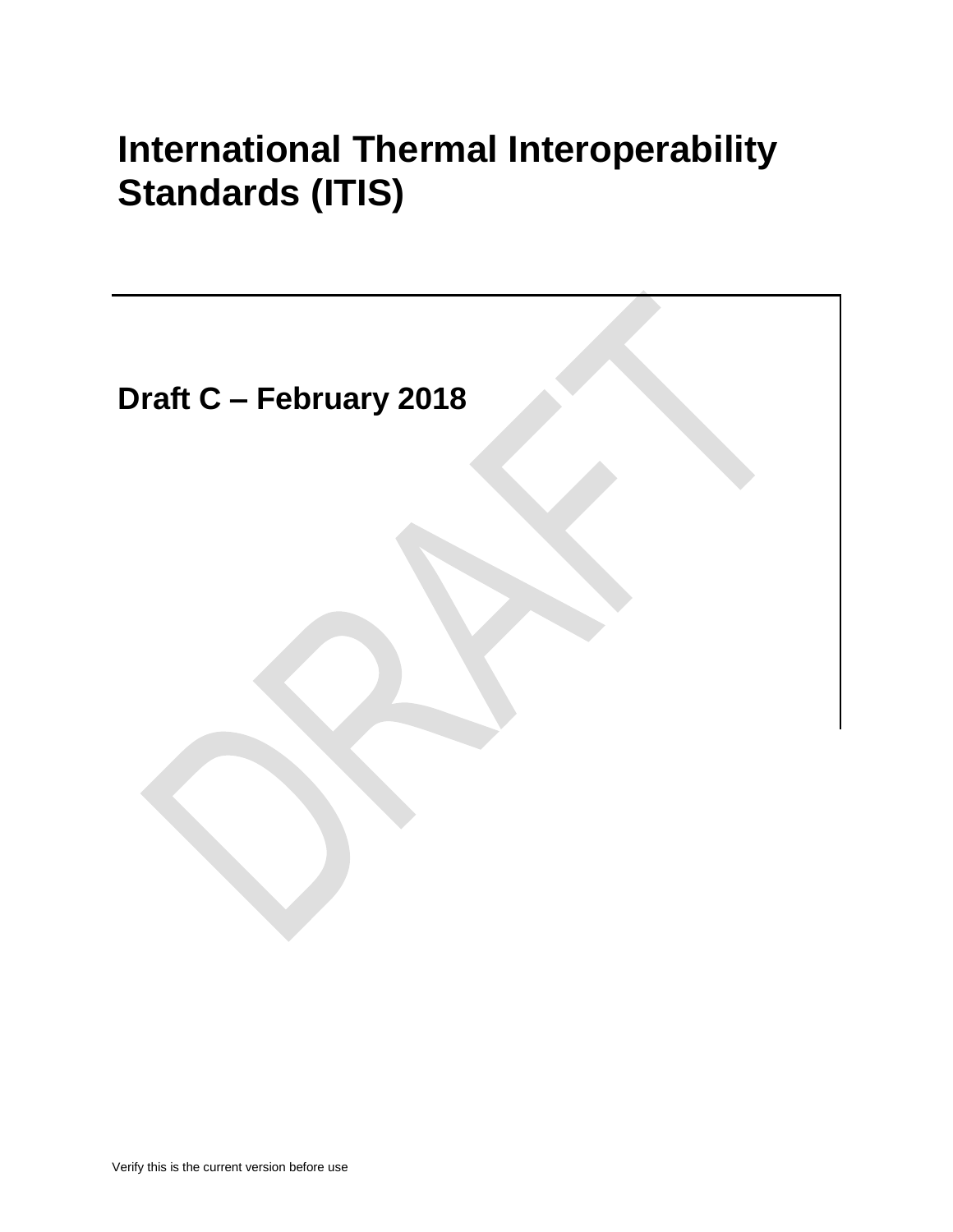# **REVISION AND HISTORY**

| REV.         | <b>DESCRIPTION</b>                               | PUB.<br><b>DATE</b> |
|--------------|--------------------------------------------------|---------------------|
| <b>Draft</b> | <b>Draft Release</b>                             | 04-18-17            |
| Draft A      | Major update for September and Checkpoint Review | 09-29-17            |
| Draft B      | Update based on NASA internal feedback           | $10 - 27 - 17$      |
| Draft C      | Update based on Industry feedback                | 02-09-18            |
|              |                                                  |                     |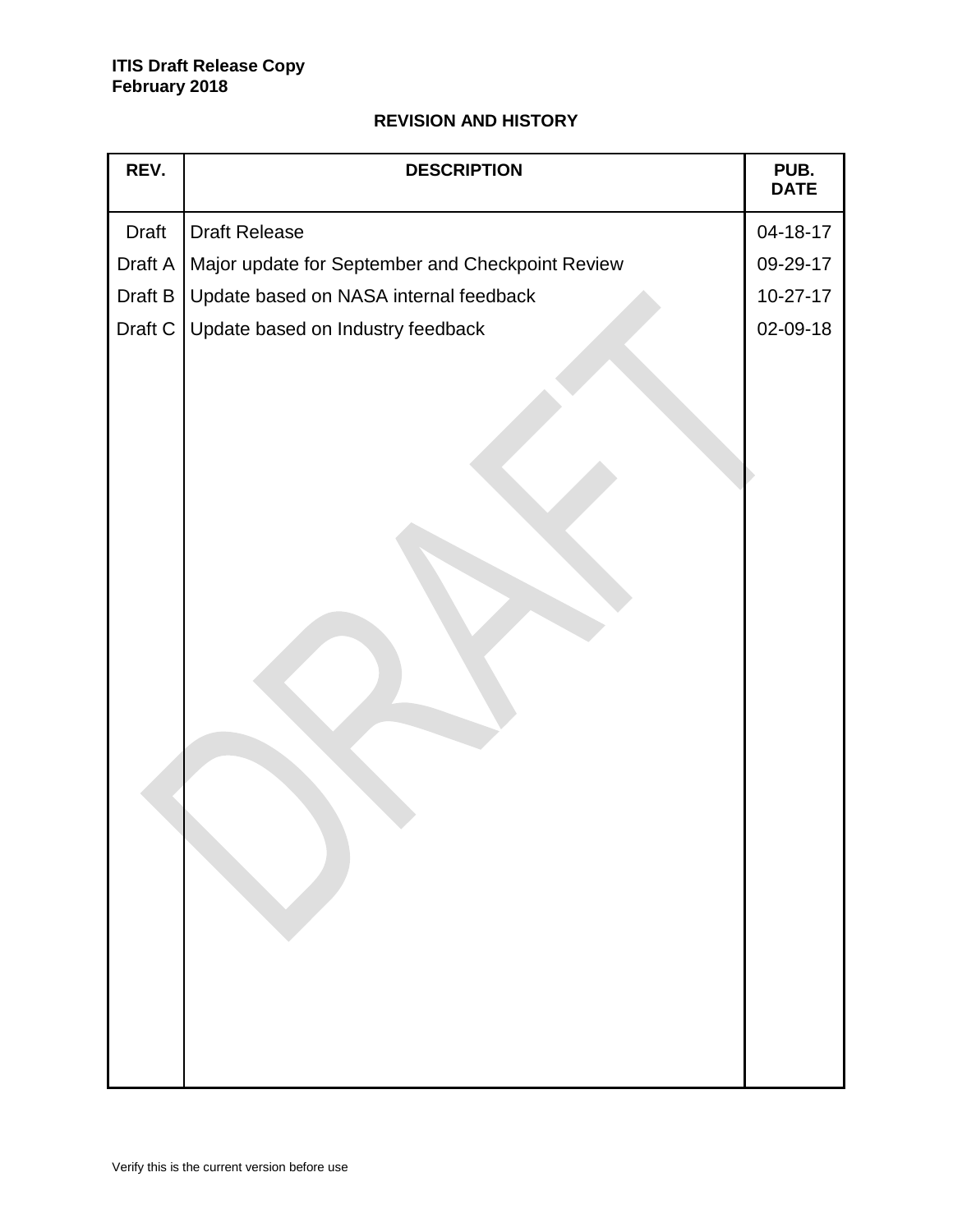## **PREFACE**

## **INTERNATIONAL THERMAL INTEROPERABILITY STANDARDS**

This document establishes standards for commonality across elements, vehicles, systems and/or components relative to thermal control, as required for future human exploration missions. The standards specifically address fluids to be employed in active external and internal coolant loops, and coldplates that interface directly to those coolant loops.

Configuration control of this document is the responsibility of the International Space Station (ISS) Multilateral Coordination Board (MCB), which is comprised of the international partner members of the ISS. The National Aeronautics and Space Administration (NASA) will maintain the International Thermal Interoperability Standards under Human Exploration and Operations Mission Directorate (HEOMD). Any revisions to this document will be approved by the ISS MCB.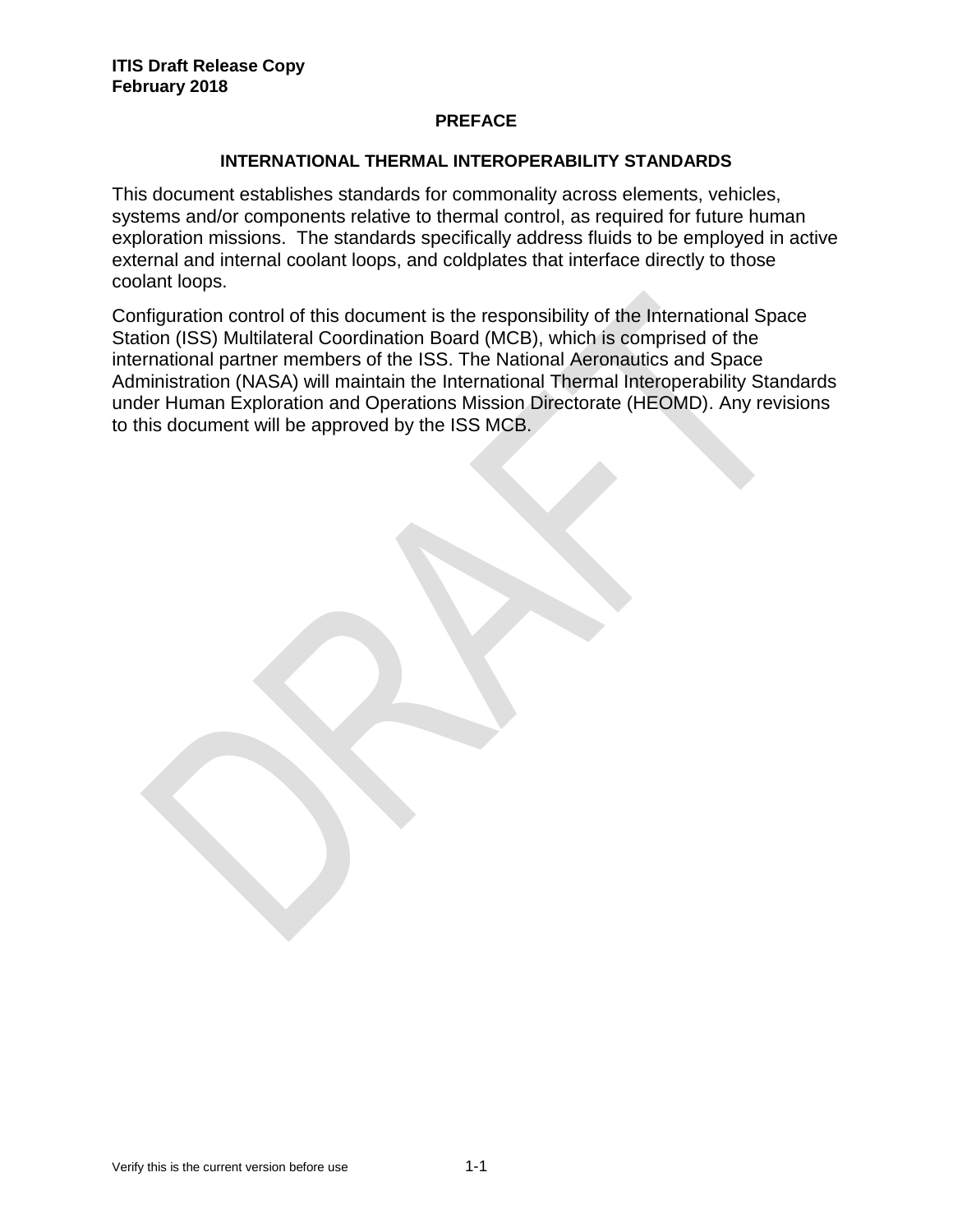## **INTERNATIONAL THERMAL INTEROPERABILITY STANDARDS**

# **CONCURRENCE**

# **FEBRUARY 2018**

| Associate Administrator Human Exploration and<br>Operations<br><b>NASA</b>             | Date |
|----------------------------------------------------------------------------------------|------|
| Executive Director, Human Space Programs<br><b>State Space Corporation "Roscosmos"</b> | Date |
| Director of Human Spaceflight and Operations<br>European Space Agency                  | Date |
| Director General, Space Exploration<br><b>Canadian Space Agency</b>                    | Date |
| <b>Executive Director</b><br>Japan Aerospace Exploration Agency                        | Date |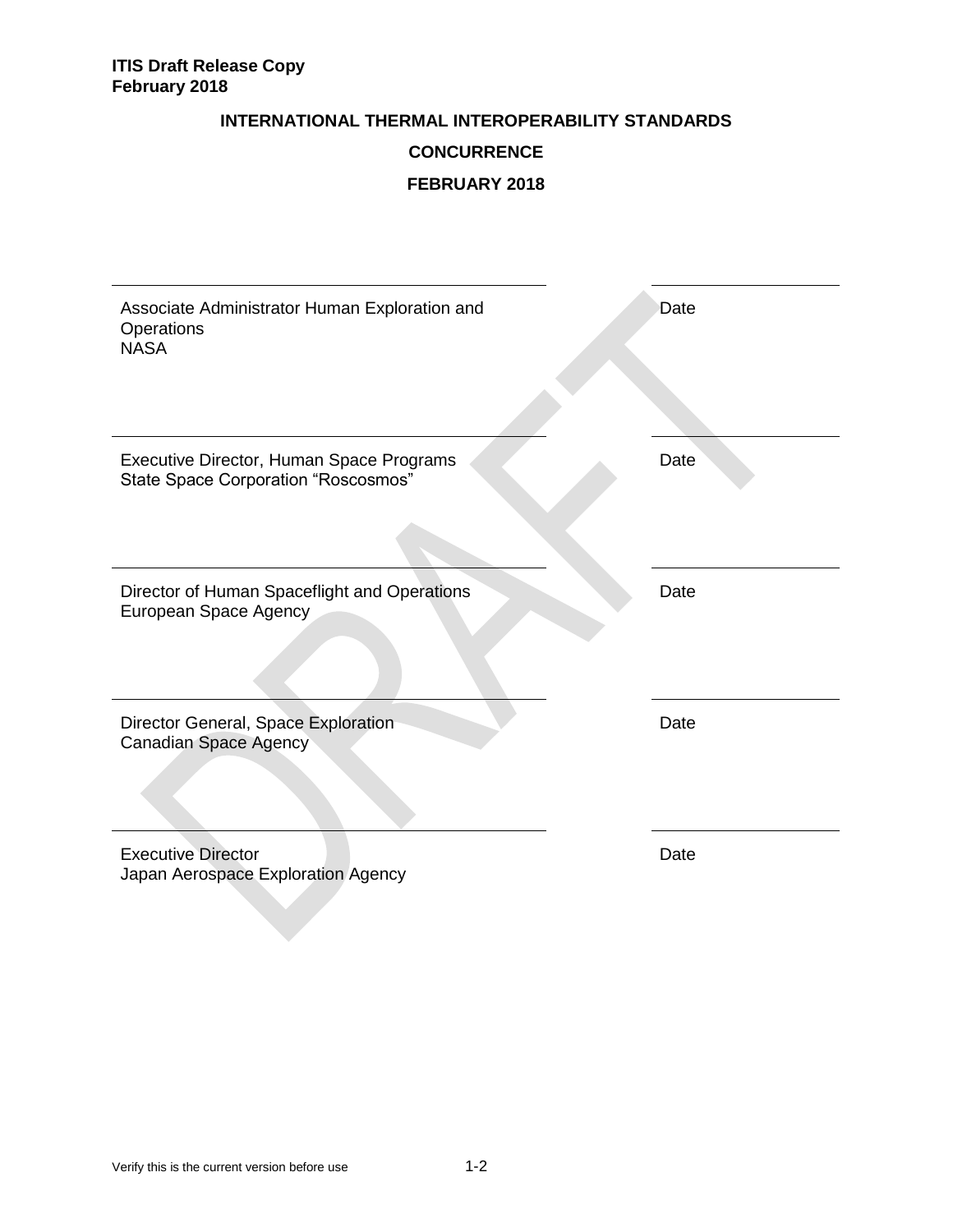# **TABLE OF CONTENTS**

|         | <b>PARAGRAPH</b>                                                   | <b>PAGE</b> |
|---------|--------------------------------------------------------------------|-------------|
| 1.0     |                                                                    |             |
| 1.1     |                                                                    |             |
| 1.2     |                                                                    |             |
| 1.3     |                                                                    |             |
| 2.0     |                                                                    |             |
| 2.1     |                                                                    |             |
| 2.2     |                                                                    |             |
| 3.0     | INTERNATIONAL THERMAL INTEROPERABILITY FLUIDS STANDARDS3-1         |             |
| 3.1     |                                                                    |             |
| 3.1.1   |                                                                    |             |
| 3.1.2   |                                                                    |             |
| 3.2     |                                                                    |             |
| 3.3     |                                                                    |             |
| 3.3.1   |                                                                    |             |
| 3.3.1.1 |                                                                    |             |
| 3.3.1.2 |                                                                    |             |
| 3.3.1.3 |                                                                    |             |
| 3.3.2   |                                                                    |             |
| 3.4     |                                                                    |             |
| 3.5     |                                                                    |             |
| 3.5.1   |                                                                    |             |
| 3.5.1.1 |                                                                    |             |
| 3.5.1.2 |                                                                    |             |
| 4.0     |                                                                    |             |
| 4.1     |                                                                    |             |
| 4.1.1   |                                                                    |             |
| 4.1.2   |                                                                    |             |
| 4.1.3   |                                                                    |             |
| 4.1.4   |                                                                    |             |
| 4.1.5   |                                                                    |             |
| 4.2     |                                                                    |             |
| 4.3     |                                                                    |             |
| 4.3.1   |                                                                    |             |
| 4.3.1.1 |                                                                    |             |
| 4.3.1.2 |                                                                    |             |
| 4.3.1.3 |                                                                    |             |
| 4.3.2   |                                                                    |             |
| 4.4     |                                                                    |             |
| 4.4.1   | INTERNAL COLDPLATE TO SECONDARY SUPPORT STRUCTURE INSTALLATION 4-4 |             |
| 4.4.2   | EXTERNAL COLDPLATE TO SECONDARY SUPPORT STRUCTURE INSTALLATION 4-4 |             |
| 4.4.3   |                                                                    |             |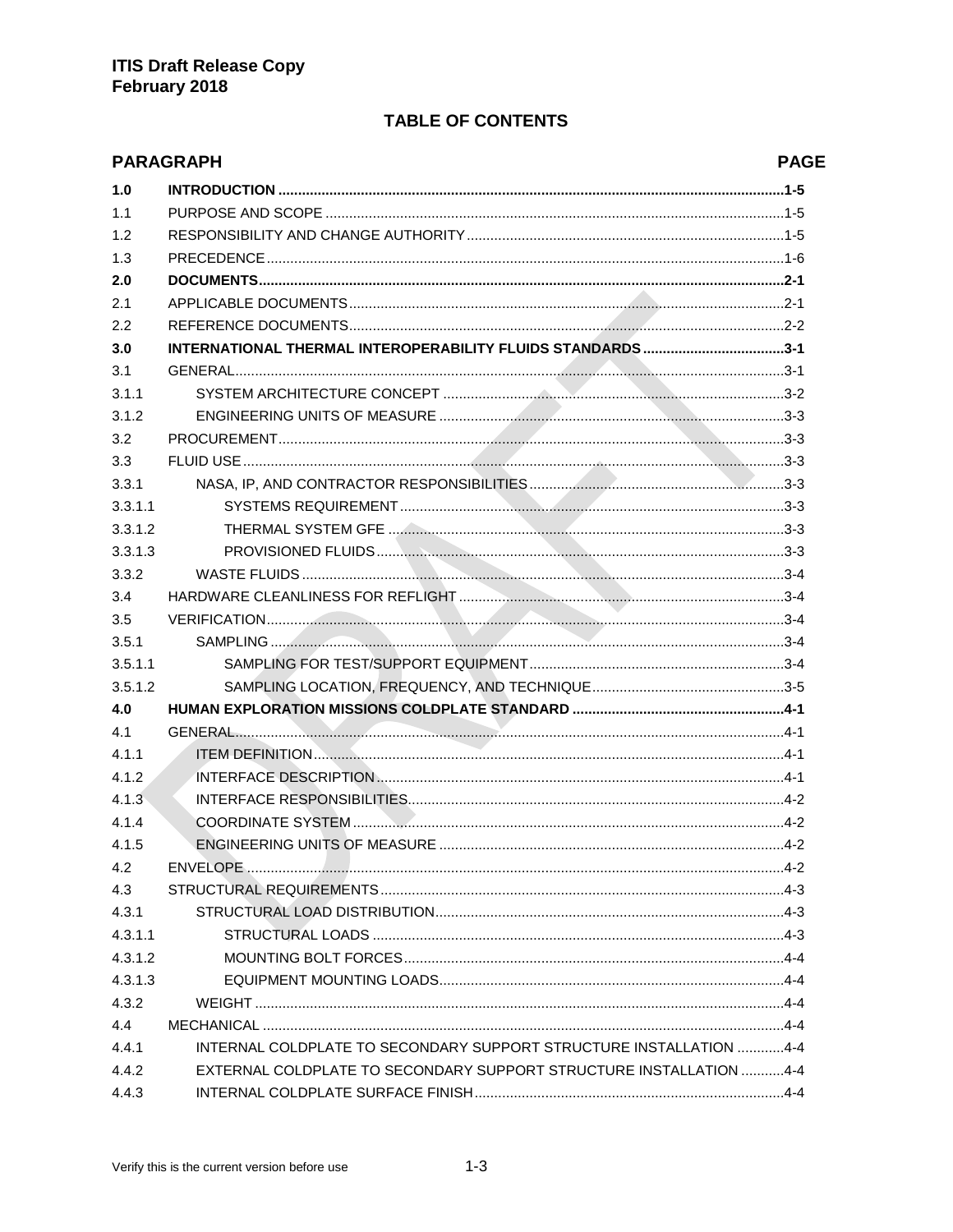| 4.4.3.1 |  |
|---------|--|
| 4.4.3.2 |  |
| 4.4.3.3 |  |
| 4.4.4   |  |
| 4.5     |  |
| 4.5.1   |  |
| 4.5.1.1 |  |
| 4.5.1.2 |  |
| 4.5.2   |  |
| 4.5.2.1 |  |
| 4.5.2.2 |  |
| 4.5.3   |  |
| 4.6     |  |
| 4.6.1   |  |
| 4.6.2   |  |
| 4.7     |  |
| 4.7.1   |  |
| 4.8     |  |
| 4.8.1   |  |
| 4.8.2   |  |
| 4.8.3   |  |
| 4.9     |  |
| 4.9.1   |  |
| 5.0     |  |
| 6.0     |  |
|         |  |

# **APPENDIX**

# **TABLE**

| TABLE 3.5-2 CHEMICAL AND PHYSICAL CHARACTERISTICS OF COOLANT FLUIDS. 3-9 |  |
|--------------------------------------------------------------------------|--|
|                                                                          |  |
|                                                                          |  |
|                                                                          |  |
|                                                                          |  |
|                                                                          |  |
|                                                                          |  |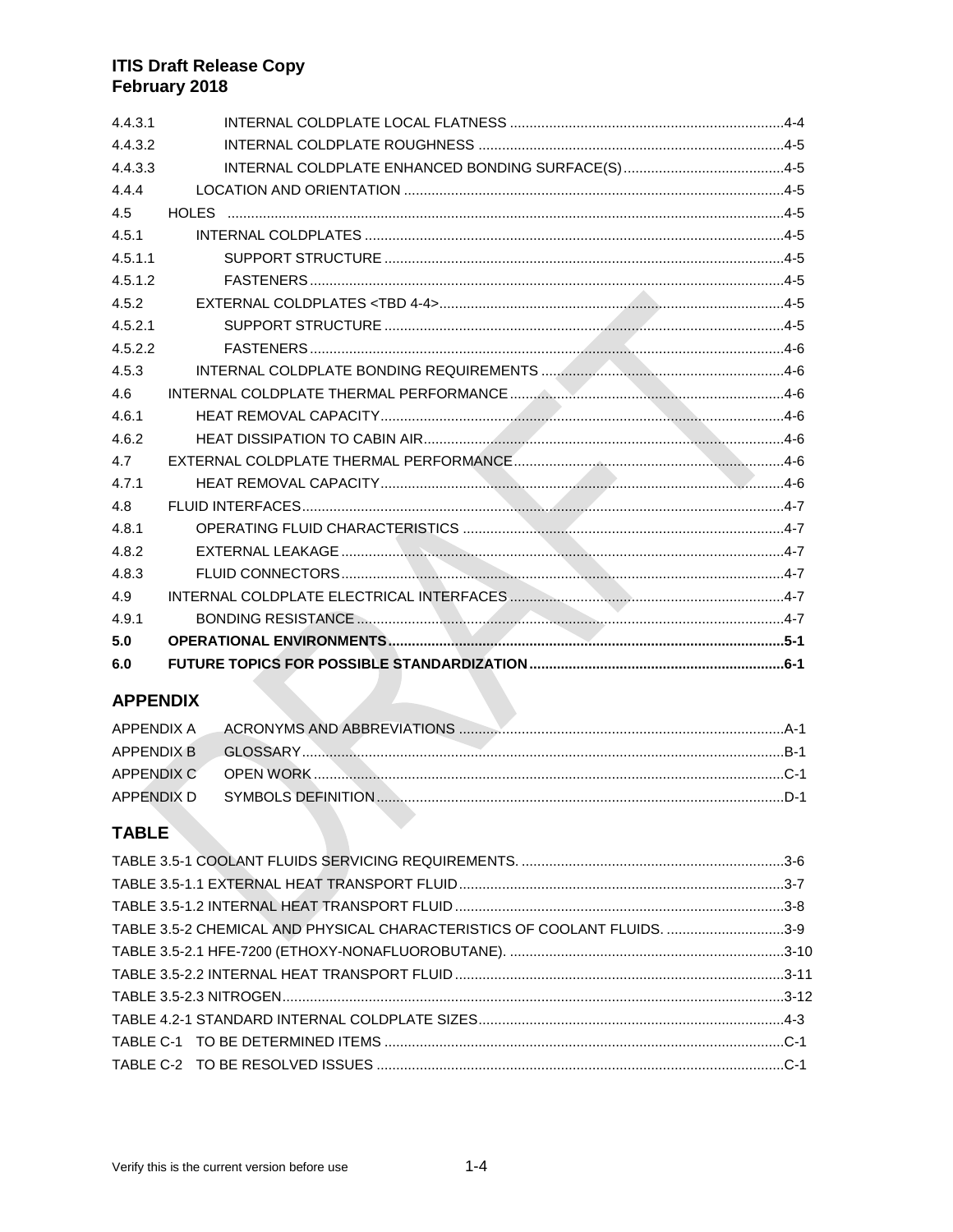# **1.0 INTRODUCTION**

This International Thermal Interoperability Standards is the result of a collaboration by the International Space Station (ISS) membership to establish, interoperable interfaces, terminology, techniques, and environments to facilitate collaborative endeavors of space exploration in cis-Lunar and deep space environments.

Standards that are established and internationally recognized have been selected where possible to enable commercial solutions and a variety of providers. Increasing commonality while decreasing unique configurations has the potential to reduce the traditional barriers in space exploration: overall mass and volume required to execute a mission. Standardizing interfaces reduces the scope of the development effort and allows more focus on performance instead of form and fit.

The information within this document represents a set of parameters enveloping a broad range of conditions, which if accommodated in the system architecture support greater efficiencies, promote cost savings, and increase the probability of mission success. These standards are not intended to specify system details needed for implementation nor do they dictate design features behind the interface, specific requirements will be defined in unique documents.

# **1.1 PURPOSE AND SCOPE**

The purpose of this thermal interoperability standard is to document agree-to selections of fluids to be employed in active external and internal coolant loops, and agreed-to requirements for coldplates that interface directly to those coolant loops. This standard supports reliability and commonality for cooling systems that work across elements. It provides standardization for the chemical, physical and particulate limitations for the selected fluids to be utilized in flight systems/hardware and for associated ground systems; further, this document establishes the procurement requirements for the selected fluids to ensure technical performance in future thermal systems. This document also provides basic, common design parameters to allow developers to independently develop and/or provide compatible coldplates.

# **1.2 RESPONSIBILITY AND CHANGE AUTHORITY**

Any proposed changes to this standard by the participating partners of this agreement shall be brought forward to the International Thermal Interoperability Standards team for review.

Configuration control of this document is the responsibility of the International Space Station (ISS) Multilateral Coordination Board (MCB), which is comprised of the international partner members of the ISS. The National Aeronautics and Space Administration (NASA) will maintain the Thermal Standards under Human Exploration and Operations Mission Directorate (HEOMD). Any revisions to this document will be approved by the ISS MCB.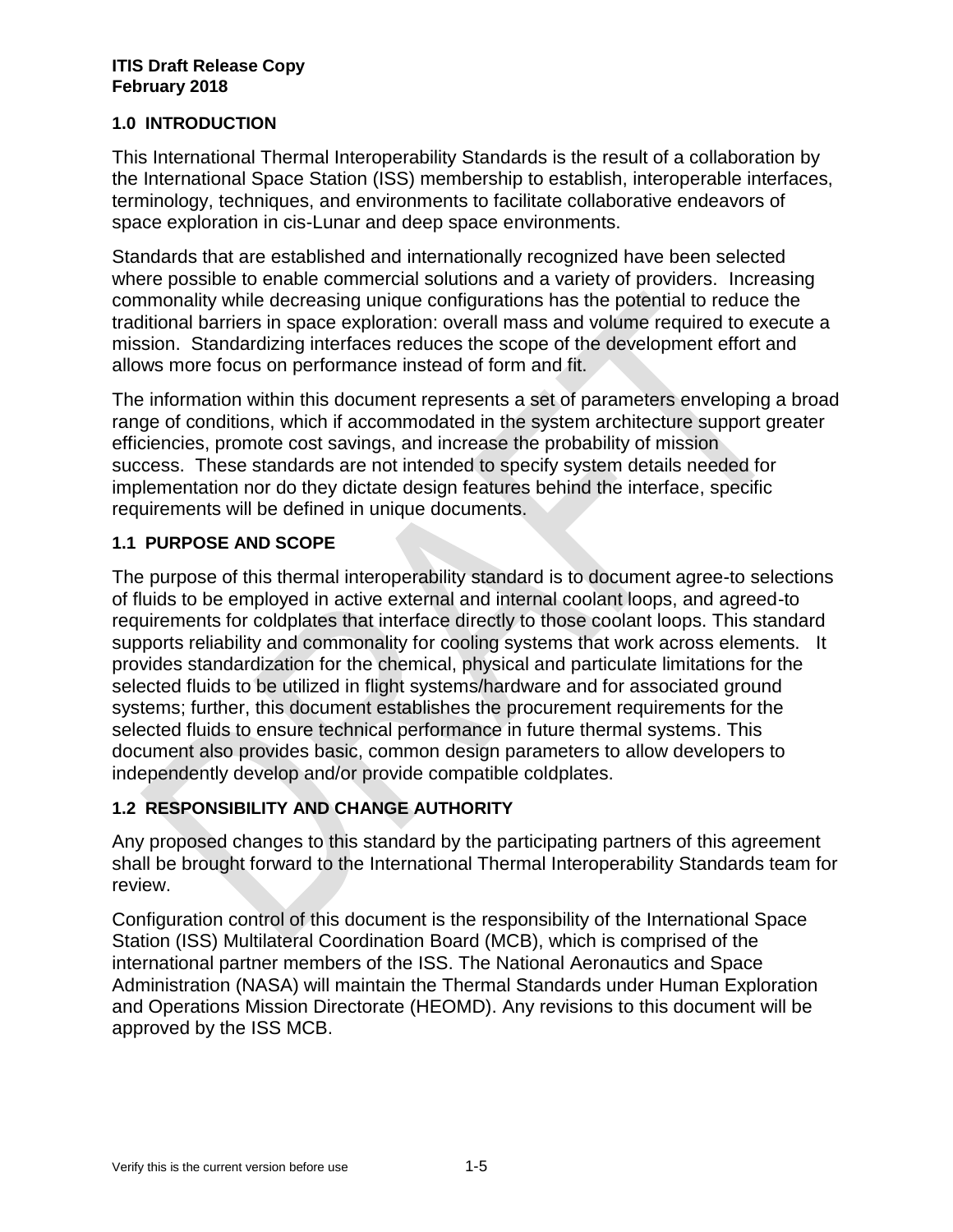# **1.3 PRECEDENCE**

This paragraph describes the hierarchy of document authority and identifies the document(s) that take precedence in the event of a conflict between content.

Applicable documents include requirements that must be met. If a value in an applicable document conflicts with a value herein, then the value in this standards document takes precedence and shall be used.

Reference documents are either published research representing a specific point in time, or a document meant to guide work that does not have the full authority of an Applicable document. If a value in this document conflicts with a value in a referenced document, then it should be assumed that the value here takes precedent.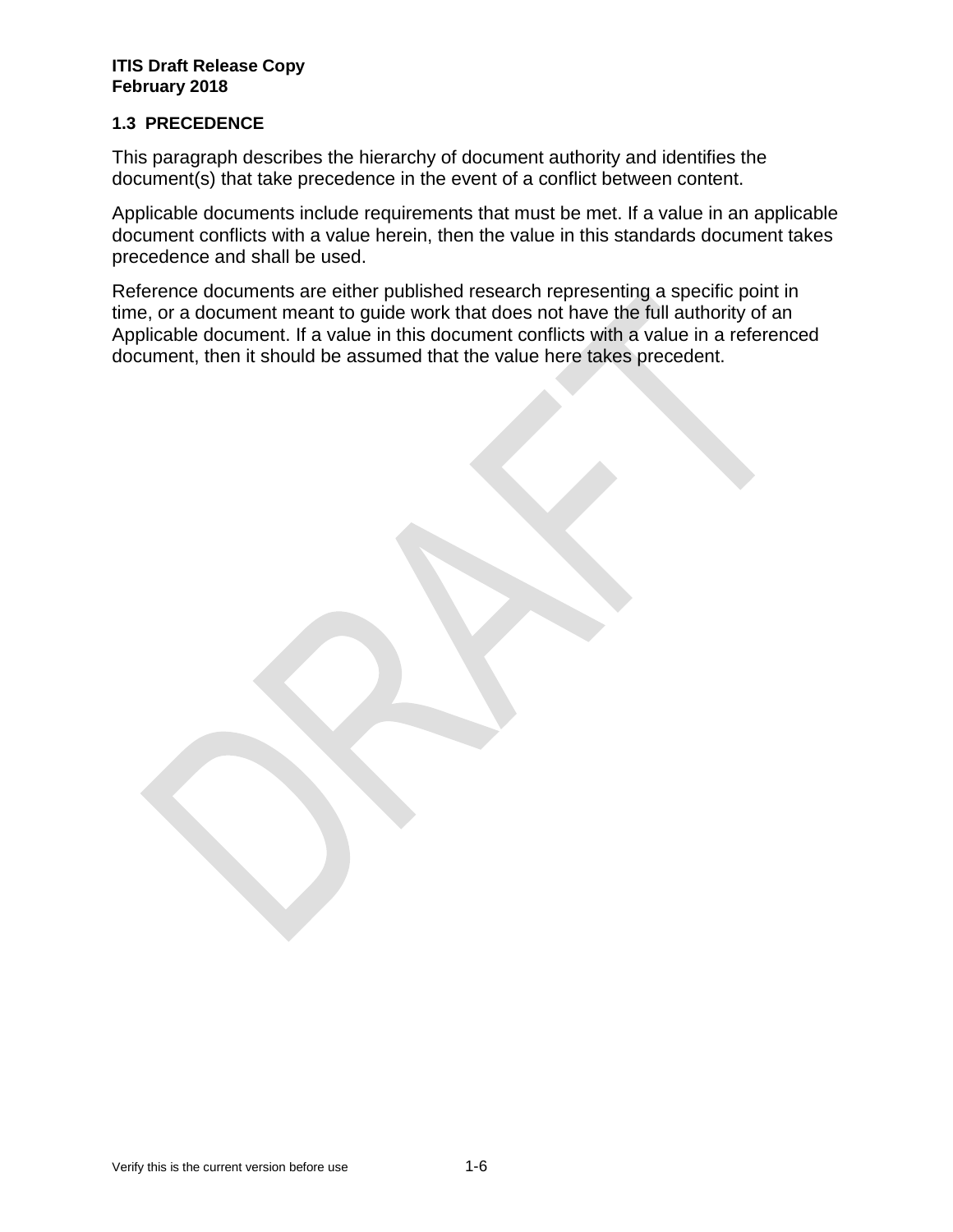## **2.0 DOCUMENTS**

## **2.1 APPLICABLE DOCUMENTS**

The following documents include specifications, models, standards, guidelines, handbooks, and other special publications. Applicable documents are levied by programs with authority to control system design or operations. The documents listed in this paragraph are applicable to the extent specified herein. Inclusion of applicable documents herein does not in any way supersede the order of precedence identified in Section 1.3 of this document.

| SN-C-0005C, Rev. D          | Contamination Control Requirements for the Space Shuttle<br>Program                                         |
|-----------------------------|-------------------------------------------------------------------------------------------------------------|
| ASTM D1193 - 06(2011)       | <b>Standard Specification for Reagent Water</b>                                                             |
| A-A-59150 (Rev. A)          | CLEANING COMPOUND, SOLVENT,<br>HYDROFLUOROETHER (HFE)                                                       |
| SSP 30245, REV. E           | SPACE STATION ELECTRICAL BONDING<br><b>REQUIREMENTS</b>                                                     |
| <b>MIL-PRF-27401F</b>       | PROPELLANT PRESSURIZING AGENT, NITROGEN                                                                     |
| <b>CGA G-10.1</b>           | <b>COMMODITY SPECIFICATION FOR NITROGEN</b>                                                                 |
| <b>MIL-STD-1246, REV. C</b> | MILITARY STANDARD PRODUCT CLEANLINESS LEVELS<br>AND CONTAMINATION CONTROL PROGRAM                           |
| SSP 30573, REV. F.          | SPACE STATION PROGRAM FLUID PROCUREMENT AND<br>USE CONTROL SPECIFICATION                                    |
| IEST-STD-CC1246E            | PRODUCT CLEANLINESS LEVELS - APPLICATIONS,<br>REQUIREMENTS, AND DETERMINATION                               |
| NASA-STD-6016A              | STANDARD MATERIALS AND PROCESSES<br><b>REQUIREMENTS FOR SPACECRAFT</b>                                      |
| <b>IECLSSIS</b>             | INTERNATIONAL ENVIRONMENTAL CONTROL AND LIFE<br>SUPPORT SYSTEM (ECLSS) INTEROPERABILITY<br><b>STANDARDS</b> |
| SLS-SPEC-159, REV. D        | CROSS PROGRAM DESIGN SPECIFICATION FOR<br>NATURAL ENVIRONMENTS (DSNE)                                       |
| <b>IERIS</b>                | <b>INTERNATIONAL EXTERNAL ROBOTIC</b><br><b>INTEROPERABILITY STANDARDS (IERIS)</b>                          |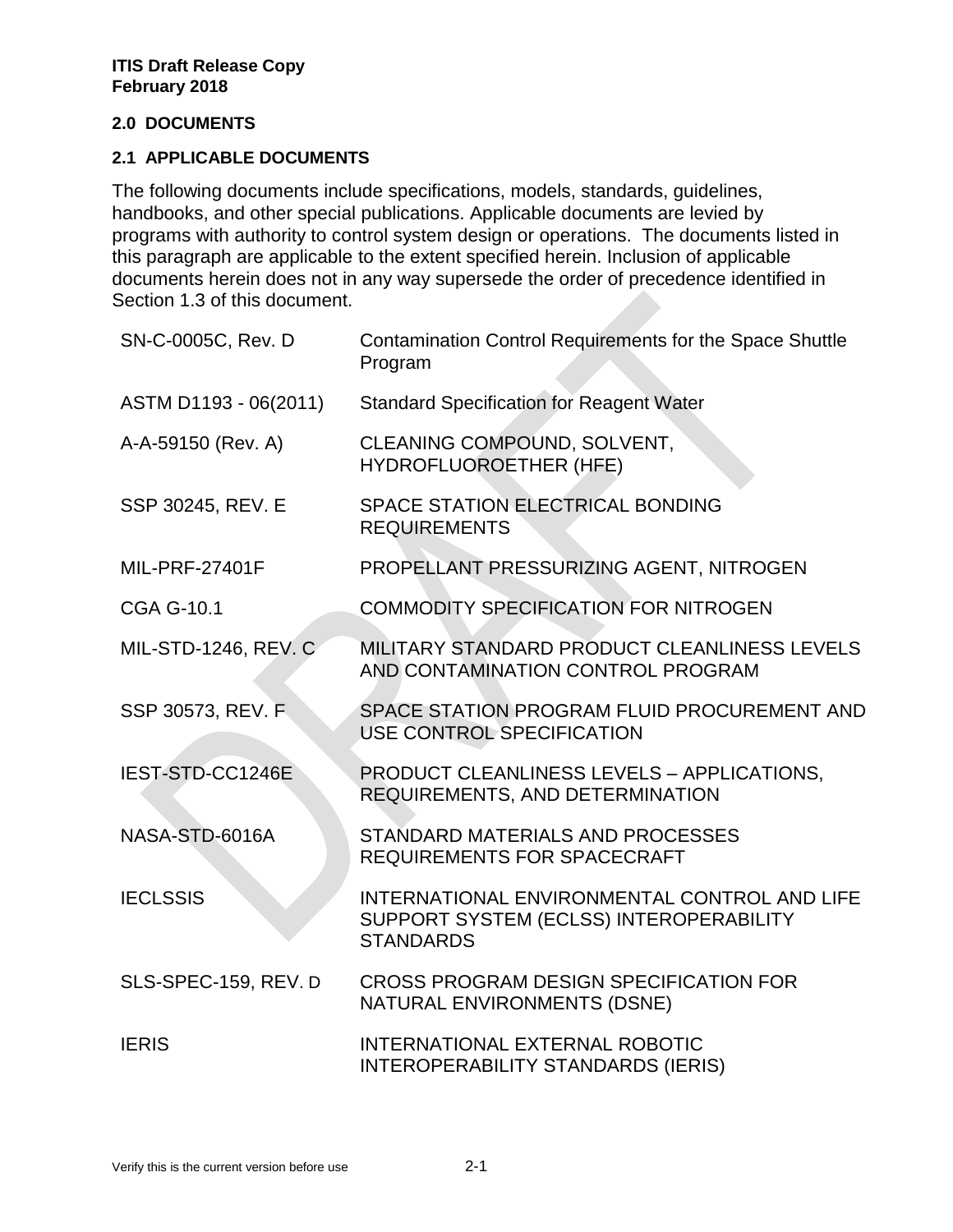| SSP-41172, REV. AD | QUALIFICATION AND ACCEPTANCE ENVIRONMENTAL<br><b>TEST REQUIREMENTS</b> |
|--------------------|------------------------------------------------------------------------|
| SSP 57000, Rev. R  | PRESSURIZED PAYLOADS INTERFACE REQUIREMENTS<br><b>DOCUMENT</b>         |

## **2.2 REFERENCE DOCUMENTS**

The following documents contain supplemental information to guide the user in the application of this document. These reference documents may or may not be specifically cited within the text of this document.

ESD 3000 Space Launch System Mission Planners Guide

SSP 30219, REV. J Space Station Reference Coordinate Systems, International Place Station Program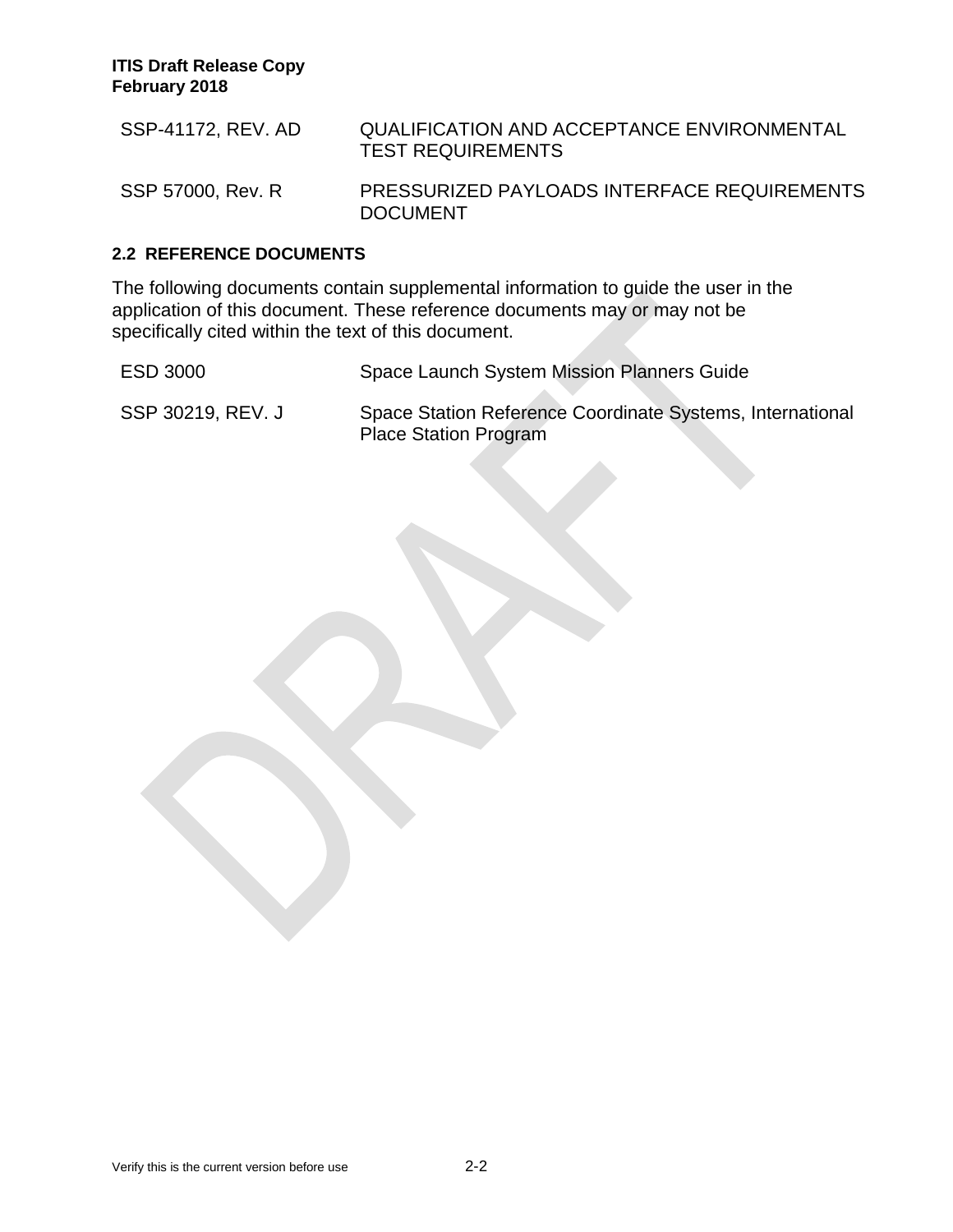# **3.0 INTERNATIONAL THERMAL INTEROPERABILITY FLUIDS STANDARDS**

## **3.1 GENERAL**

The goal of establishing standards and agreeing on other assumptions is to maximize the success of future human spaceflight missions conducted as international partnerships. The ability of components, systems, or vehicles delivered from multiple sources to work together as an effective system is important to the success of actual missions. Good collaboration can make technology development and system maturation more efficient, by sharing the lessons learned and failures that drive requirements. Using standard assumptions can also make development more efficient by making tests conducted by one partner relevant and valid to multiple partners.

This section of the document is focused on fluid cleanliness requirements and fluid specifications, which are agreed to across the international partnerships for implementation in thermal systems of future mission flight vehicles and ground support hardware. Note that the candidate fluids considered and those then specified within this standards document are those with historical precedence/flight experience and/or coolants that are currently or planned to be extensively tested with data, testing results, analyses, etc. to be provided to/shared with all agencies; this is necessary due to issues with materials compatibility, proprietary considerations, specific additives, etc. Additionally, any biocides or other additives must be included in the database and testing programs, and consideration must be given to simulating/testing accurately with the in-space cabin environment as this can affect the chemistry of the coolant(s) over time.

This document is specific to fluids introduced into the flight thermal system hardware or circulated through interfacing ground support equipment (GSE) during ground operations prior to launch. In addition, these fluids might also be employed as determined by the hardware provider(s) during transport, short-term storage, functional check-outs, cleaning, servicing, and/or assembly. This standard does not control the selection of fluids during the design and development of flight hardware and does not control fluids introduced into hardware before delivery to the launch site(s). It is the responsibility of the thermal systems hardware provider(s) to preclude the introduction of fluids that are incompatible with and potentially damaging to flight hardware before delivery to the launch site(s).

This standard does not control the composition of gases that are introduced into flight hardware, solely for the purpose of instrumentation calibration prior to launch. Further, it does not control the composition of flight gases that are manifested solely for the purpose of in-flight instrumentation calibration, if this is feasible or required. However, contamination controls in this standard do apply to calibration gases introduced to the thermal system during ground operations and during flight if applicable.

The content herein also requires commonality in the procurement requirements and management of the thermal fluids specified for both flight and ground operations. Details are given for the selected fluids relative to chemical and physical properties, and particulate limitations.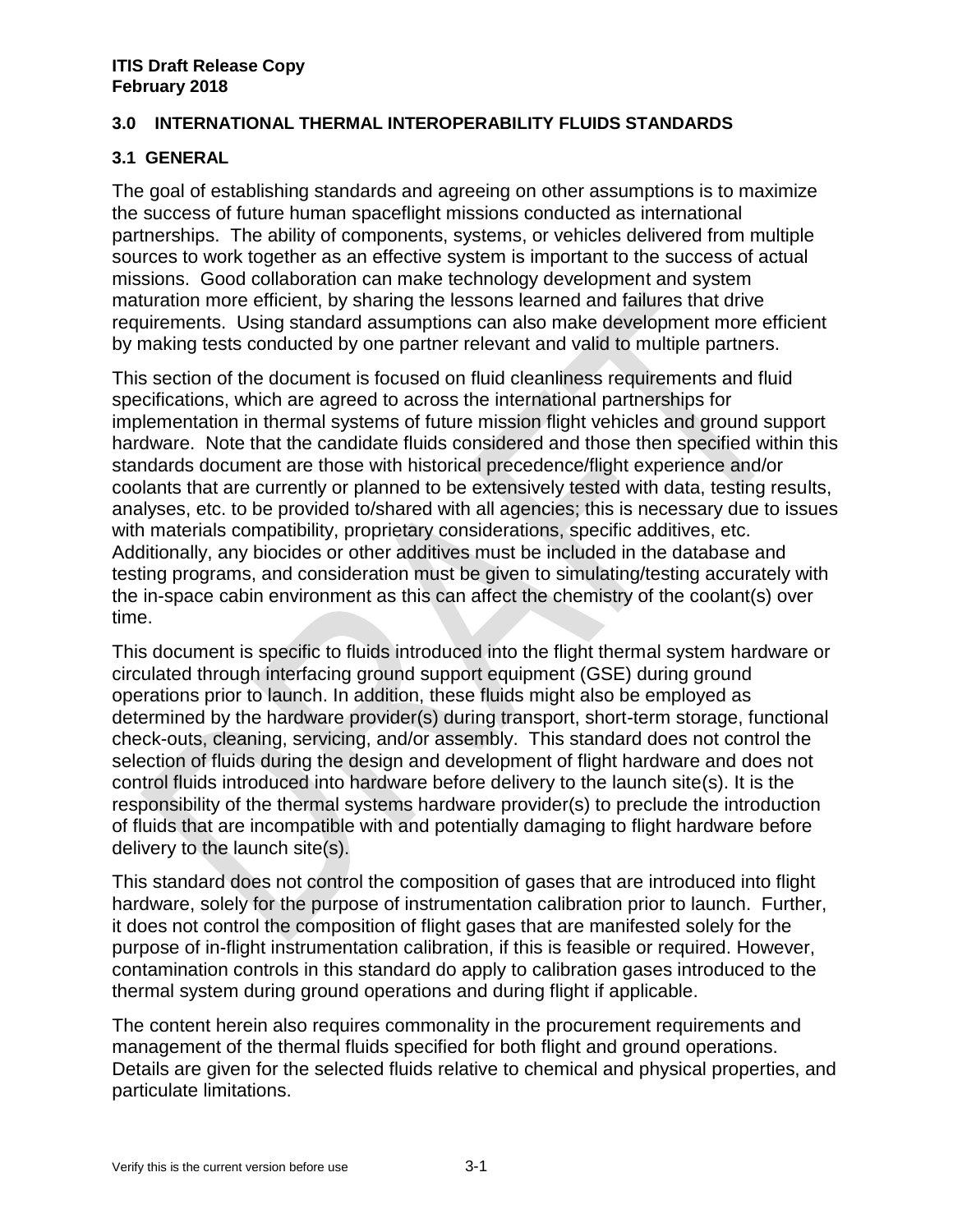# **3.1.1 SYSTEM ARCHITECTURE CONCEPT**

The thermal control system is designed to maintain the overall vehicle(s)/module(s) within thermal limits as required for the crew and equipment during all phases of the mission; this includes rejecting the waste heat from the vehicle(s)/module(s), maintaining hardware within its specified temperature limits, and controlling the crew cabin environment to maintain the walls above the dew point. Coolant loops are used to transfer heat energy from vehicle/module components/subsystems to radiators for overall rejection and/or to transport the excess heat to equipment or a spacecraft region needing additional heat energy for operation. The thermal control system must be a robust design that can operate over a range of heat loads in external environments ranging from the cold of deep space to the warm environment that results from full sun on one side of the vehicle plus planetary infrared radiation.

This standards document has been prepared to support future exploration missions, without consideration to a specific mission or space vehicle(s) architecture. However, to provide a framework and common understanding, this standard is applicable to permanent spacecraft elements of the DSG and the overall thermal system can be assumed to be servicing one or more physically connecting vehicles and/or modules with human occupants and powered equipment located internally and externally. It is assumed that the vehicles/modules each have individual active thermal control systems but all elements share the same internal fluids for commonality, as well as the external coolants. Internal loops might also be cross-strapped/connected-together. This document only addresses the coolants for the active flowing loops; passive thermal components/hardware that contain internal coolant fluids such as heat pipes are not controlled by this document. Note that visiting space vehicles that are not permanently attached, or are not resident, docked or operated open loop with DSG for an extended period might employ alternate fluids that must be compliant with standards and specifications required for safety and operations that are out-of-scope or not detailed in this standards document.

In addition to exclusions stated in Section 1.1, this standards document does not currently address vehicle(s)/module(s) dormancy periods, very high-power vehicle systems (i.e., nuclear), all elements of the thermal system (e.g., does not address all hardware components such as pumps and heat exchangers, or avionics), design for redundancy, failure tolerance or corrective action(s) for off-nominal cases, layout or specific architecture of the thermal system components, operational details such as heat load distribution with the modules, spacesuit thermal control, or performance degradation over time. This standard does specify the coolants to be employed in active external and internal coolant loops, and provides the chemical, physical and particulate limitations for the selected fluids to be utilized in flight systems/hardware and for associated ground systems at the launch site(s). Further, this document establishes the procurement requirements for the selected fluids and other important information (e.g., responsibilities, regulations).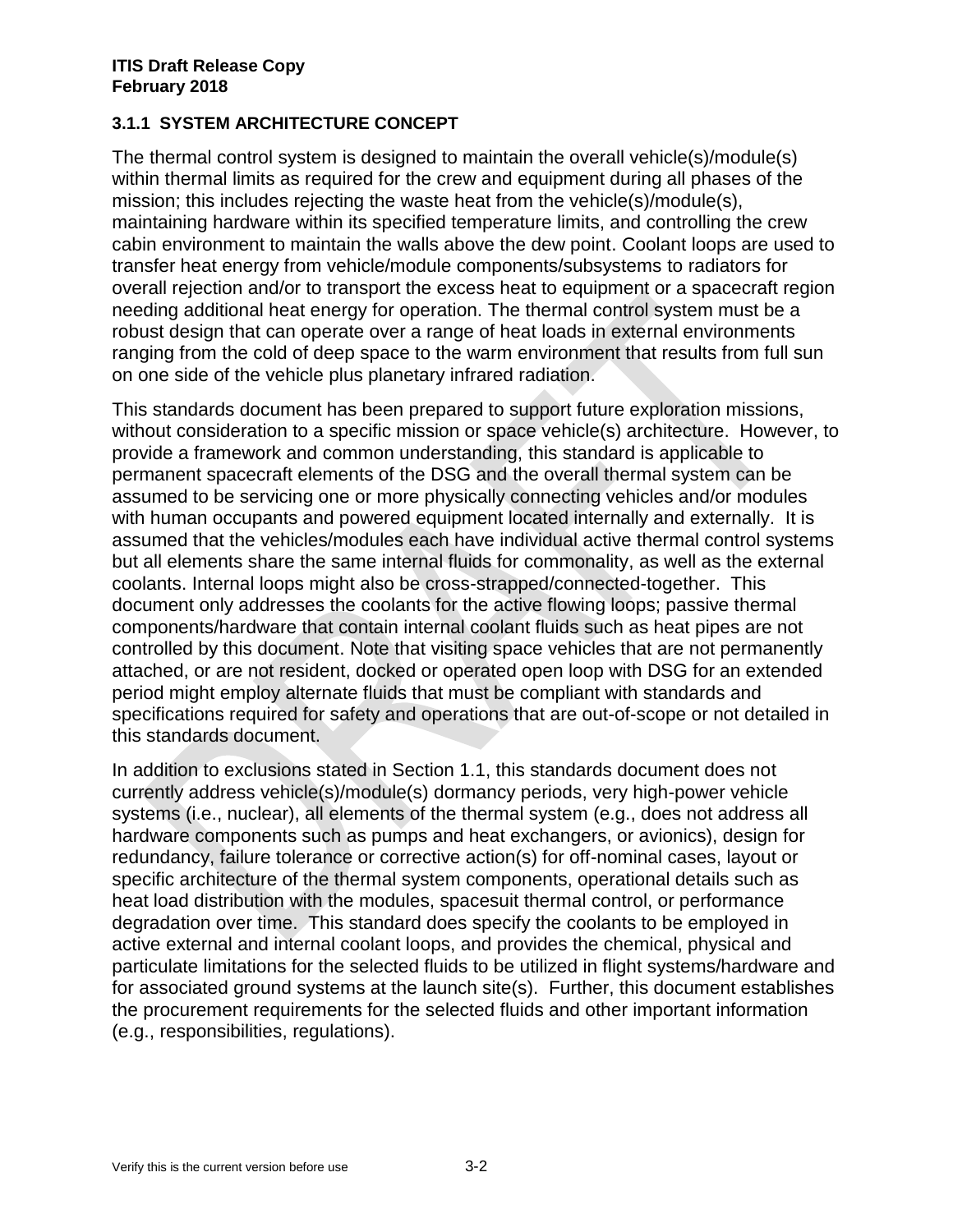# **3.1.2 ENGINEERING UNITS OF MEASURE**

The International System of Units for measurement will be utilized for future missions; this is also commonly known as the Systeme Internationale (SI) system of measurement. All angular dimensions will be in degrees. Prefixes may be added to the units specified herein to ease understanding by the reader.

# **3.2 PROCUREMENT**

Coolant fluids introduced into flight hardware after cleanliness acceptance shall meet or exceed the requirements as specified in Table 3.5-2.

# **3.3 FLUID USE**

No fluid shall be introduced into the coolant loop(s) flight hardware after pre-flight cleaning, testing and inspection(s) are completed except those specified in Tables 3.5- 1.1 and 3.5-1.2. Note that fluids used for assembly, cleaning/flushing, storage, transport and/or testing are not included in this document, but are likely to be the same as those specified in SSP 30573 Rev. F**,** Space Station Program Fluid Procurement and Use Control Specification for the thermal control system. Nitrogen is included in Tables 3.5-1.1 and 3.5-1.2 as it is the likely fluid of choice for pressurization (e.g., accumulator(s)) based on historical precedence/experience and/or current use in spaceflight hardware/systems. Further detailed requirements for fabrication, servicing, maintenance, etc. of the thermal coolant loops are not included in this document, but are likely to be the same/similar to those specified in SSP 30573 Rev. F.

# **3.3.1 NASA, IP, AND CONTRACTOR RESPONSIBILITIES**

# **3.3.1.1 SYSTEMS REQUIREMENT**

Where the requirements of this document do not reflect a required specification or the system/subsystem requirements specified are inadequate, it shall be the hardware provider's responsibility to notify the National Aeronautics and Space Administration (NASA) or the International Partner (IP) procuring agency so that specifications meeting the system's requirements can be generated and included in this standard.

# **3.3.1.2 THERMAL SYSTEM GFE**

It shall be the prime contractor's, NASA's or the IP's responsibility to ensure that their selected contractors/subcontractors and/or government activities comply with the requirements of this standard for thermal system GFE and/or flight hardware.

# **3.3.1.3 PROVISIONED FLUIDS**

NASA or the IP will be responsible for procurement control of fluids used for their provisioned ground, flight and/or contractor-required government-furnished fluids. NASA or the IP will provide appropriate documented assurance and/or certification that fluids procured through their agency(ies) and/or contractors meet the requirements specified in this document.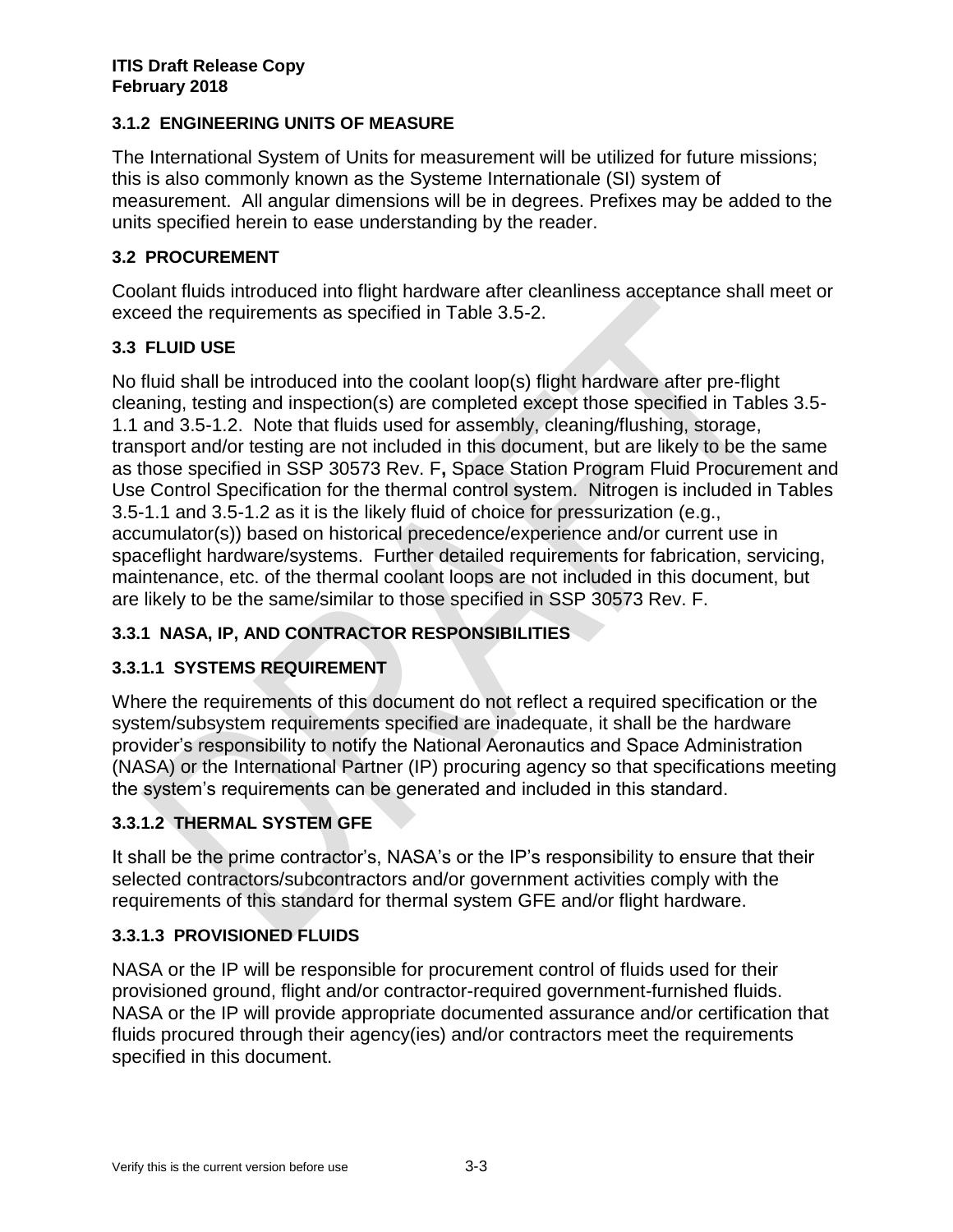# **3.3.2 WASTE FLUIDS**

Waste or used coolant fluids shall meet and sustain the regulations of all government and local environmental agencies per the requirements specified for the country(ies) of usage. Note that this should include pre-negotiation and arrangement of pickup and transport of waste or used fluids to authorized treatment, storage and/or disposal vendor(s).

# **3.4 HARDWARE CLEANLINESS FOR REFLIGHT**

Thermal system tanks or coolant lines that are designed to be launched, returned, refilled, and re-launched shall not require the system to be re-cleaned to the original precision cleanliness requirements prior to being refilled if the hardware has been maintained clean, which includes the following requirements:

- 1) Protective caps shall be installed or open connectors shall be bagged when the system is not in use.
- 2) Positive pressure shall be maintained in the returned assemblies when not within a clean room capable of maintaining hardware precision cleanliness
- 3) Once returned, exposed fluid interfaces on the tanks or flow system shall be inspected and cleaned (if necessary) to Visible Clean Plus Ultraviolet –Highly Sensitive (VC+ UV – HS) level per SN-C-0005C prior to being refilled.

If contamination is observed at any point in the process, the hardware cleanliness is considered suspect and shall be reviewed and assessed by the appropriate disciplines; this may result in requiring the system(s) and/or affected components to be drained and cleaned/serviced prior to refill and re-launch.

# **3.5 VERIFICATION**

# **3.5.1 SAMPLING**

Coolant fluids supplied to flight hardware shall have been sampled and verified as meeting the chemical and physical requirements of Table 3.5-2 in accordance with the procedures of the applicable procurement specification, unless other analysis procedures are specifically delineated herein.

# **3.5.1.1 SAMPLING FOR TEST/SUPPORT EQUIPMENT**

Gases used in testing of flight hardware do not impact the composition of flight fluids, therefore a reduced set of compositional requirements limited to condensable contaminates is permitted. All test/support equipment supplying gases for any reason (such as cleaning, flushing, testing, or assembly aid) to flight hardware systems shall meet the following minimum sampling requirements. Test/support equipment gases shall be tested at the interface with flight hardware (as defined by section 3.5.1.2) and meet the requirements defined in table 3.5-1 for moisture, total hydrocarbons measured as methane and particulates for the specific fluid if the requirement for the characteristics are defined. Fluid procurement, interface filter and hardware cleanliness requirements delineated in this document shall still be met.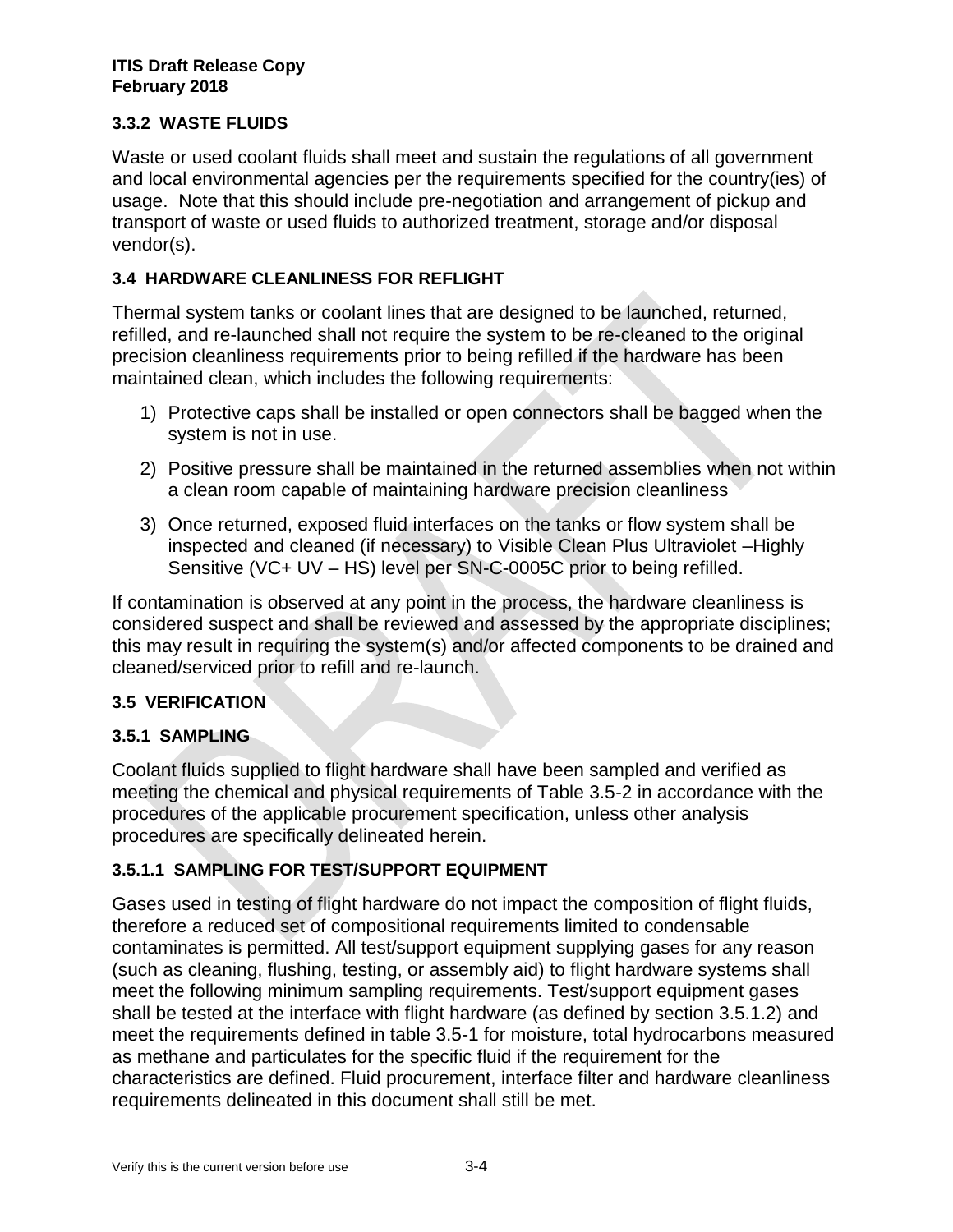The following scenarios will require re-sampling of fluids at the interface with flight hardware (as defined by section 3.5.1.2) after the following system changes:

- 1. Changing out of any component in the support equipment (valves, regulators, etc.).
- 2. Changing of source gas cylinders to a different lot code.

The following scenarios will not require re-sampling of fluids at the interface with flight hardware after system changes so long as all work is conducted in accordance to Table 3.5-1 Note 1:

- 1. Breaking of connections without hardware changes.
- 2. Changing of source gas cylinders with the same lot code.
- 3. Testing of different flight hardware when the support equipment setup has not been changed.

Deviation from the requirement outlined in Table 3.5-1 Note 1 shall require the minimum re-sampling requirements above.

Test equipment supplying gases for internal thermal system hardware which will ultimately be filled with Table 3.5-1.2 Internal Heat Transport Fluid are exempt from the above sampling at flight hardware interface requirements, but still must meet all fluid procurement, interface filter, and hardware cleanliness requirements.

# **3.5.1.2 SAMPLING LOCATION, FREQUENCY, AND TECHNIQUE**

The sampling location, frequency, and technique shall provide representative samples of liquid or gas being tested to assure that, with the sampling approach utilized, the fluid meets the requirements at the interface. The sub-tables of Table 3.5-1 specify requirements at the interface.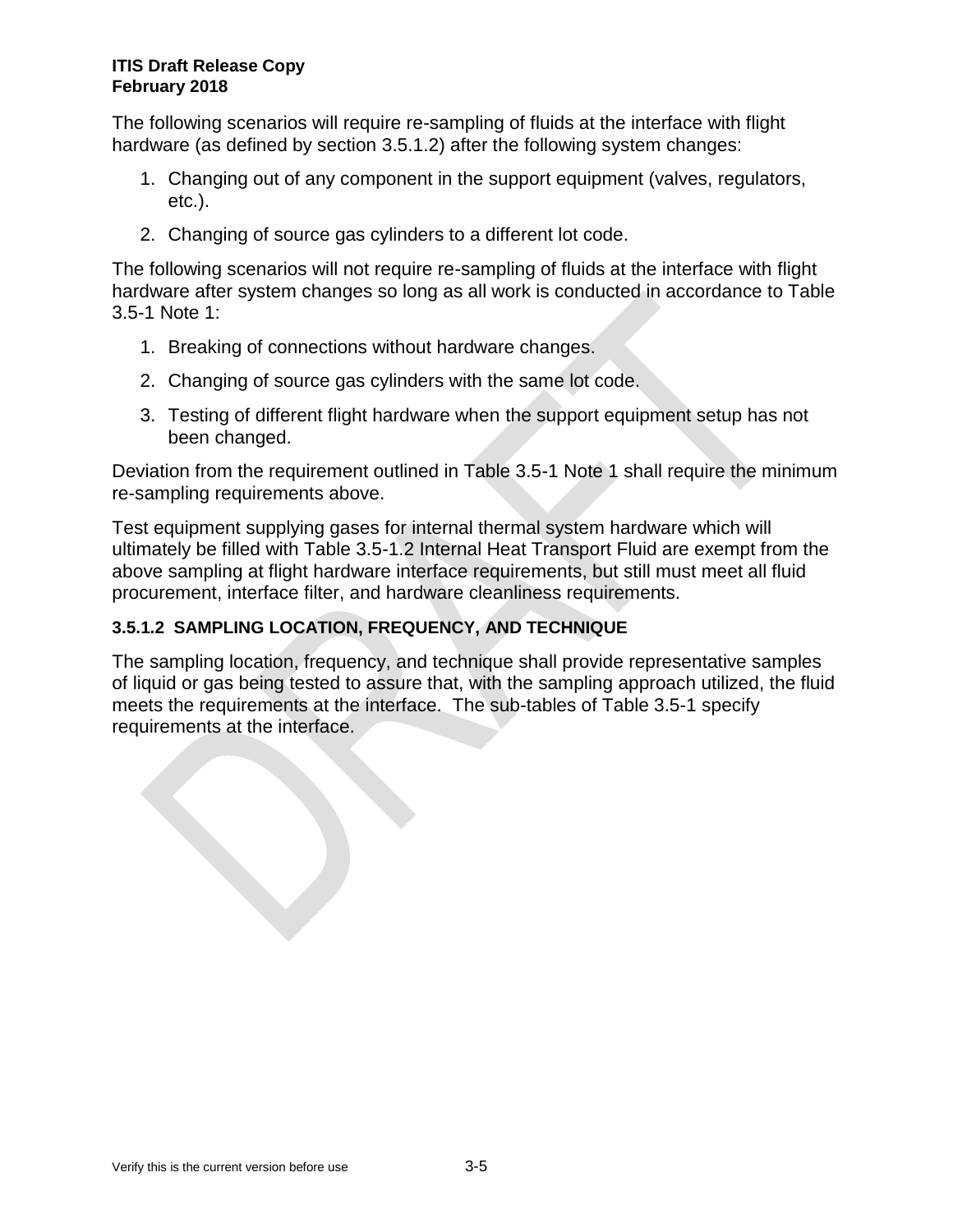## **TABLE 3.5-1 COOLANT FLUIDS SERVICING REQUIREMENTS.**

The tables included herein contain the fluid and particulate/cleanliness requirements.

| <b>External Heat Transport Fluid</b> | 3.5-1.1 |
|--------------------------------------|---------|
| Internal Heat Transport Fluid        | 3.5-1.2 |

**Note 1. Most precision cleanliness specifications use a standard terminology to define hardware particulate cleanliness levels, e.g., Level 100, where the level number is related to the maximum particle size permitted. However, the exact definition of particulate cleanliness levels varies from specification to specification. The most commonly used commercial specification, IEST-STD-CC1246, Product Cleanliness Levels – Applications, Requirements, and Determination, allows one particle to be larger than the cleanliness level number and requires counting of particulate in four size-range "bins" smaller than the cleanliness level number. Historical NASA Center (and some contractor) specifications will be emulated for this document, and are both more conservative and less conservative in that these specifications prohibit any particles larger than the cleanliness level number but do not require counting of particulate in the two smallest bin sizes required by IEST-STD-CC1246, respectively.**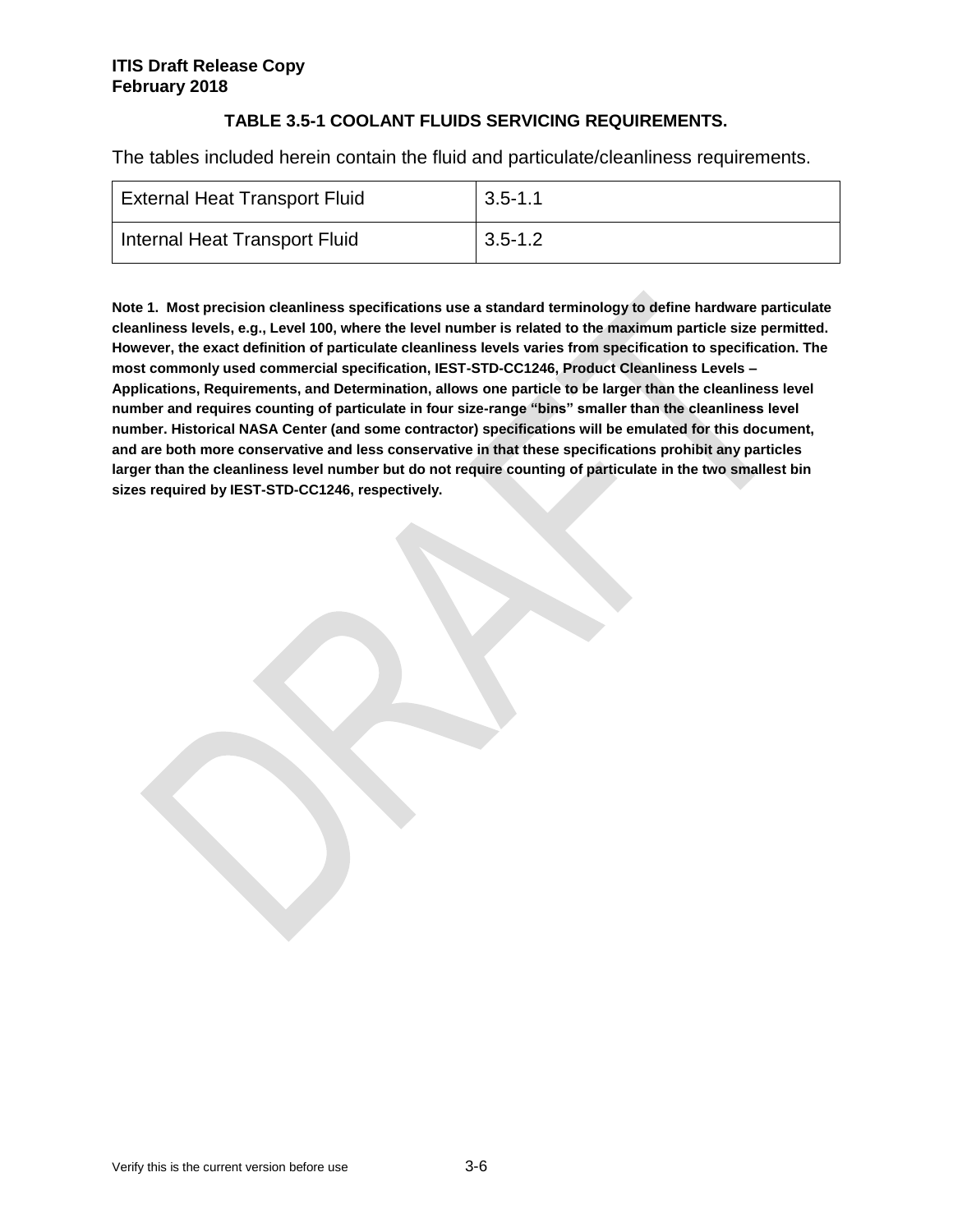| Fluid                               | Chemical<br>Composition | Supply<br>System     | Particulate<br>Control                                  |                                                                                                                                       |
|-------------------------------------|-------------------------|----------------------|---------------------------------------------------------|---------------------------------------------------------------------------------------------------------------------------------------|
| <b>Operational Fluids:</b>          |                         |                      | Supply<br>interface/<br>final filter<br>absolute rating | System/supply<br>system surface<br>cleanliness level<br>per IEST-STD-<br><b>CC1246</b> (see<br>Table 3.5-1, Note<br>1) (Notes 1, 3-4) |
| Ethoxy-nonafluorobutane<br>(Note 2) | Table 3.5-2.1           | GSE, FSE             | 10 micron                                               | Level 200A<br>(Note 5)                                                                                                                |
| Nitrogen/N2                         | Table 3.5-2.3           | GSE,<br><b>ECLSS</b> | 10 micron                                               | Level 200A                                                                                                                            |

## **TABLE 3.5-1.1 EXTERNAL HEAT TRANSPORT FLUID**

**Note 1. MIL-STD-1246, Revision C, Military Standard Product Cleanliness Levels and Contamination Control Program may be used as an alternate.**

**Note 2: This fluid is available from 3M™ as Novec™ HFE-7200. <TBR 3-1>**

**Note 3. Personnel training. A certification-training course shall be established and required for anyone working around precision-cleaned hardware. The focus of the course shall be on awareness and shall require a minimum one-hour of instruction time. As a minimum, the course content shall include definition of precision cleanliness, problems that have occurred on the International Space Station (ISS) and other spacecraft as appropriate with precision- cleaned hardware, the best practices for maintaining cleanliness, and specific controls identified at the site where work will be performed.**

**Note 4. Maintaining system cleanliness. Hardware (including GSE) that has not been precision-cleaned shall not be brought into the vicinity of precision-cleaned flight hardware (for fit checks etc.) without protection to the flight hardware (i.e., wrapped in approved packaging material). Clean room bags shall always be used to transport cleaned hardware (including GSE), even short distances when outside of the clean room environment. Precision-cleaned hardware shall be exposed only in a particulate controlled environment, including the use of flow benches providing a Class 100,000 CWA or better, when conducting hardware inspections. Clean room gloves shall be used during all handling of precision-cleaned flight hardware and GSE. Any inspection tools that are to be exposed to precision-cleaned fluid systems hardware (borescopes, etc.) shall be visibly cleaned and maintained clean. Solvents such as isopropyl alcohol (IPA) shall be filtered to 10 microns or better prior to use. All precision cleaned open tubes and lines must be protected, i.e. wrapped or bagged with approved materials, as soon as possible after fabrication, until final installation. All precision-cleaned fluid systems configured for flight shall have integrity seals installed. Precision cleaned hardware that has been welded shall remain capped (non-particle generating caps or wrapped and taped) at the ends during x-ray operations to avoid potential contamination of hardware.**

**Note 5. An "A" following level number indicates a nonvolatile residue (NVR) limit of 1 mg/0.1 m2 or 1 mg/0.1 liter.**

**Note 6. Coolant loops shall be leak tested at the Maximum Design Pressure (MDP) per SSP-41172, Rev. AD, Qualification and Acceptance Environmental Test Requirements.**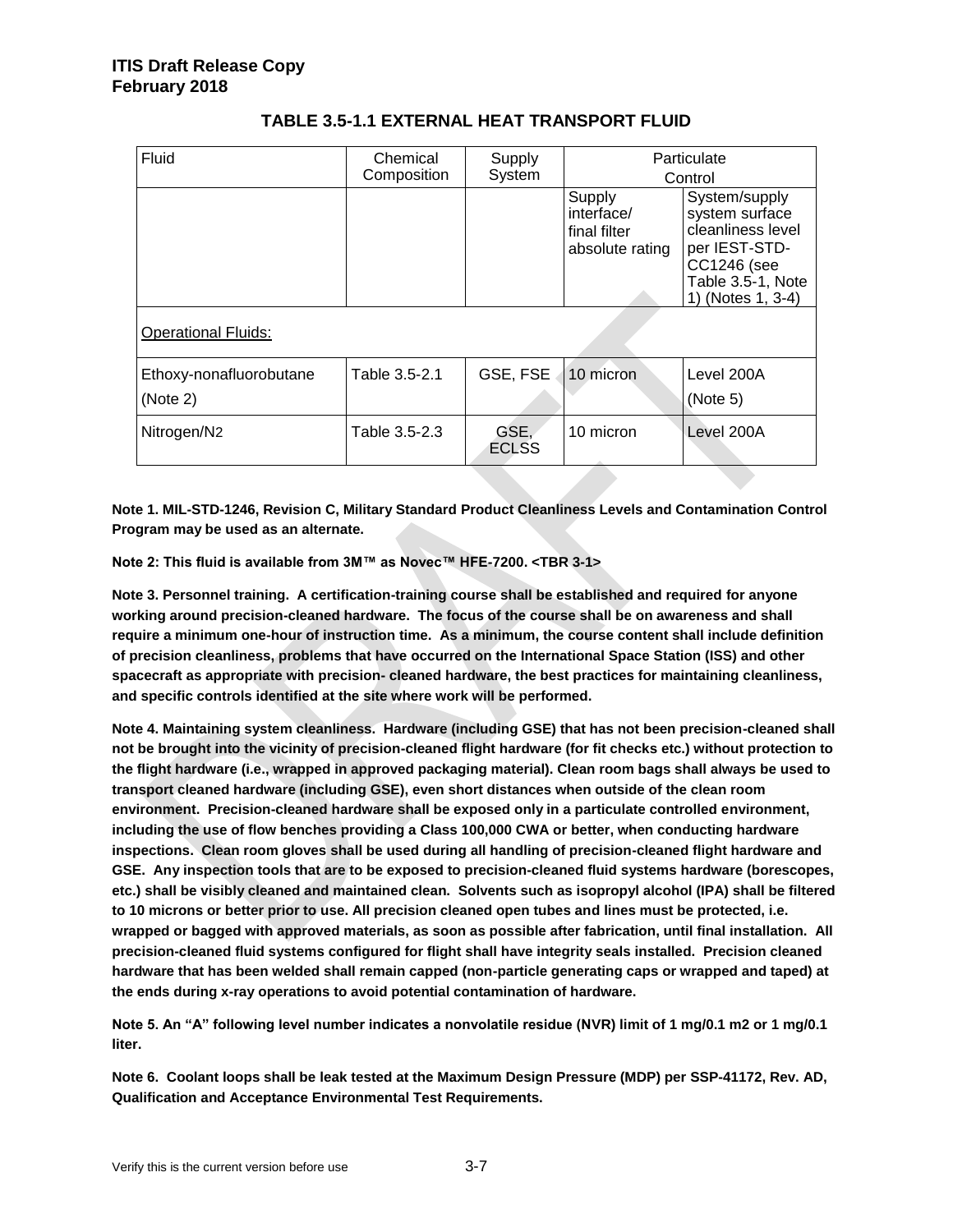| Fluid                                                                | Chemical<br>Composition | Supply<br>System     | Particulate<br>Control                                  |                                                                                                                                  |
|----------------------------------------------------------------------|-------------------------|----------------------|---------------------------------------------------------|----------------------------------------------------------------------------------------------------------------------------------|
|                                                                      |                         |                      | Supply<br>interface/<br>final filter<br>absolute rating | System/supply<br>system surface<br>cleanliness level<br>per IEST-STD-<br>CC1246 (see<br>Table 3.5-1,<br>Note 1) (Notes<br>$1-3)$ |
| <b>Operational Fluids:</b>                                           |                         |                      |                                                         |                                                                                                                                  |
| 35/65 inhibited propylene<br>glycol-water mixture<br>$<$ TBR 3-2 $>$ | Table 3.5-2.2           | GSE, FSE             | 10 micron                                               | Level 200A<br>(Note 4)                                                                                                           |
| Nitrogen/N2                                                          | Table 3.5-2.3           | GSE,<br><b>ECLSS</b> | 10 micron                                               | Level 200A                                                                                                                       |

## **TABLE 3.5-1.2 INTERNAL HEAT TRANSPORT FLUID**

**Note 1. MIL-STD-1246, Revision C, Military Standard Product Cleanliness Levels and Contamination Control Program may be used as an alternate.**

**Note 2. Personnel training. A certification-training course shall be established and required for anyone working around precision-cleaned hardware. The focus of the course shall be on awareness and shall require a minimum one-hour of instruction time. As a minimum, the course content shall include definition of precision cleanliness, problems that have occurred on the International Space Station (ISS) and other spacecraft as appropriate with precision- cleaned hardware, the best practices for maintaining cleanliness, and specific controls identified at the site where work will be performed.**

**Note 3. Maintaining system cleanliness. Hardware (including GSE) that has not been precision-cleaned shall not be brought into the vicinity of precision-cleaned flight hardware (for fit checks etc.) without protection to the flight hardware (i.e., wrapped in approved packaging material). Clean room bags shall always be used to transport cleaned hardware (including GSE), even short distances when outside of the clean room environment. Precision-cleaned hardware shall be exposed only in a particulate controlled environment, including the use of flow benches providing a Class 100,000 CWA or better, when conducting hardware inspections. Clean room gloves shall be used during all handling of precision-cleaned flight hardware and GSE. Any inspection tools that are to be exposed to precision-cleaned fluid systems hardware (borescopes, etc.) shall be visibly cleaned and maintained clean. Solvents such as isopropyl alcohol (IPA) shall be filtered to 10 microns or better prior to use. All precision cleaned open tubes and lines must be protected, i.e. wrapped or bagged with approved materials, as soon as possible after fabrication, until final installation. All precision-cleaned fluid systems configured for flight shall have integrity seals installed. Precision cleaned hardware that has been welded shall remain capped (non-particle generating caps or wrapped and taped) at the ends during x-ray operations to avoid potential contamination of hardware.**

**Note 4. An "A" following level number indicates a nonvolatile residue (NVR) limit of 1 mg/0.1 m2 or 1 mg/0.1 liter.**

**Note 5. Coolant loops shall be leak tested at the Maximum Design Pressure (MDP) per SSP-41172, Rev. AD, Qualification and Acceptance Environmental Test Requirements.**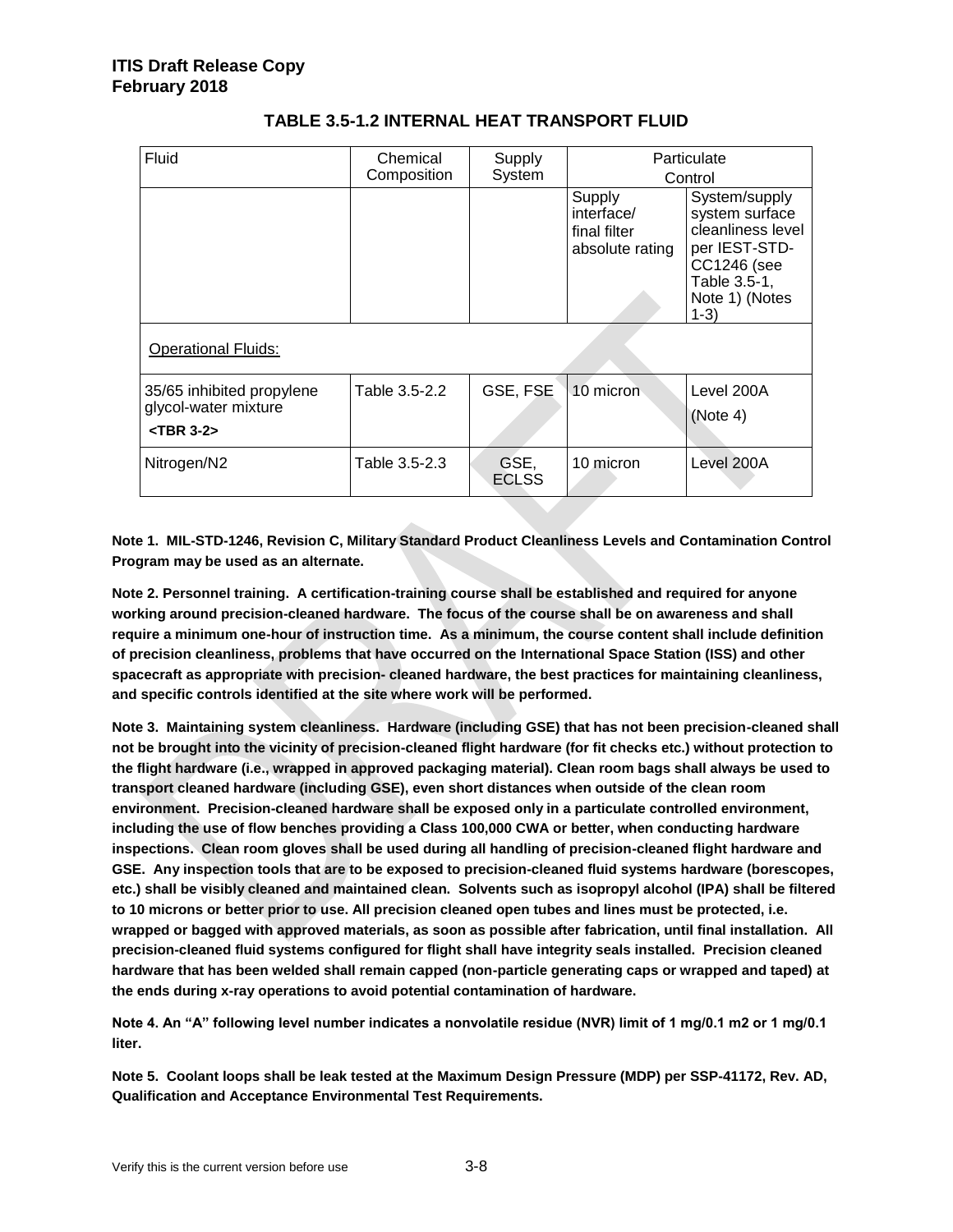## **TABLE 3.5-2 CHEMICAL AND PHYSICAL CHARACTERISTICS OF COOLANT FLUIDS.**

The tables included herein contain physical and chemical characteristics of fluids that will be used in coolant loop(s) of future space vehicle(s)/module(s). The characteristics of the allowable fluids as procured and delivered are as follows:

(**Note:** it is acceptable to procure to an alternate fluid specification if it meets or exceeds the "procurement" technical requirements as specified below and is documented in a verification assessment to this specification requirement.) 

| HFE-7200 (ethoxy-nonafluorobutane) <tbr 3-1=""></tbr> | $3.5 - 2.1$ |  |
|-------------------------------------------------------|-------------|--|
|-------------------------------------------------------|-------------|--|

Internal Heat Transport Fluid (35/65 inhibited propylene glycol-water (PGW) mixture) **<TBR 3-2>** 3.5-2.2

Nitrogen 3.5-2.3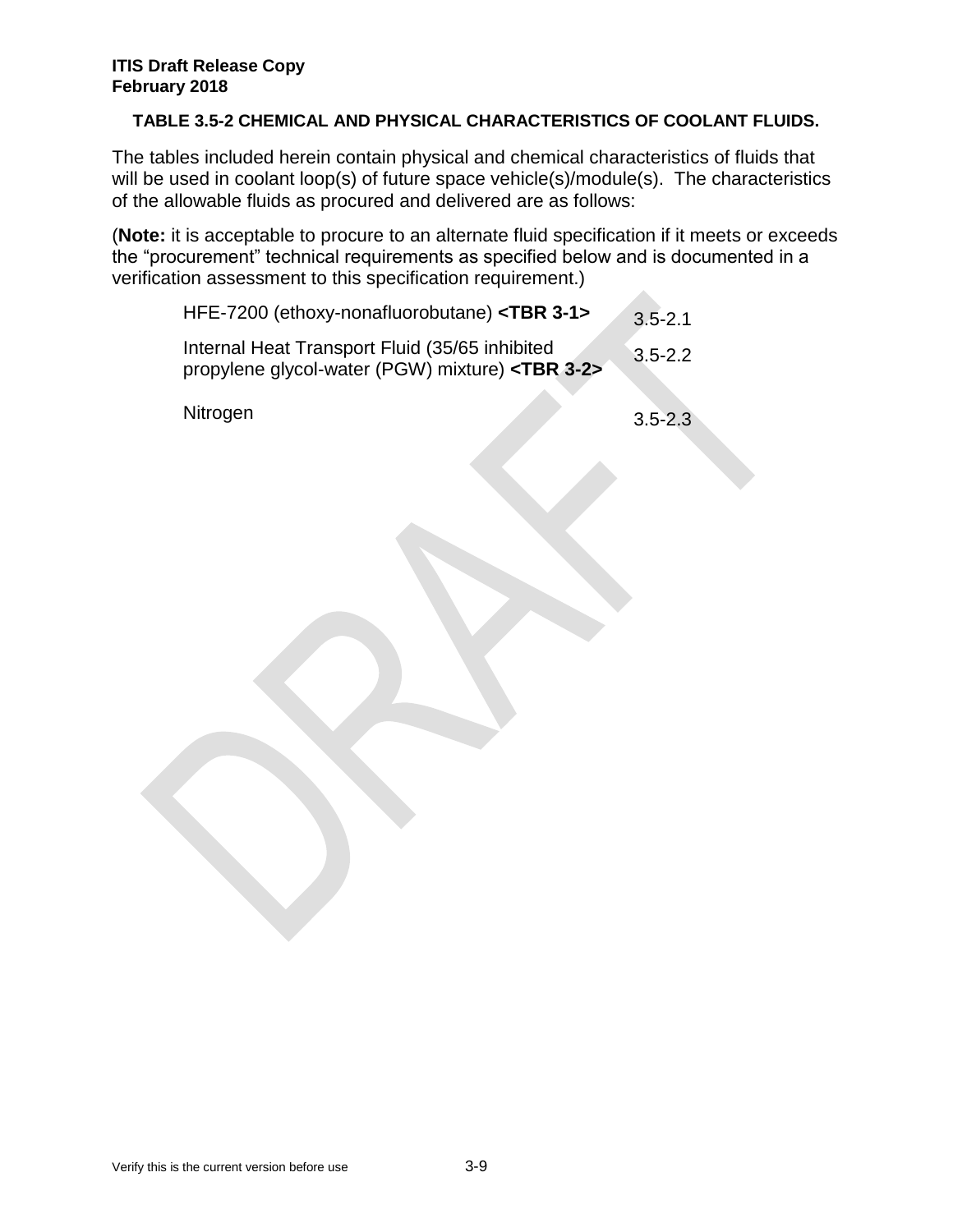# **TABLE 3.5-2.1 HFE-7200 (ETHOXY-NONAFLUOROBUTANE).**

Procurement within the United States shall be in compliance with the Commercial Item Description A-A-59150 (Rev. A), with the exception of the boiling point for HFE-7200 is nominally 76 deg. C instead of the 60 deg. C +/- 2 specified in the CID. Procurement outside of the U.S. shall be in compliance as specified or in accordance with verified, equivalent requirements provided and governed within the country(ies) of concern; deviations will require review and approval at the ISS MCB.

| <b>CHARACTERISTICS</b> | <b>REQUIREMENTS</b>           |                               |  |
|------------------------|-------------------------------|-------------------------------|--|
|                        | Procurement                   | As Delivered to Interface     |  |
| Appearance             | <b>Clear Colorless Liquid</b> | <b>Clear Colorless Liquid</b> |  |
| Purity                 | 99.5% (min)                   | 99.5% (min)                   |  |
| Non-volatile Residue   | 1 ppm (max)                   | 1 ppm (max)                   |  |
| Acidity (as HCI)*      | 1 ppm (max)                   | 1 ppm (max)                   |  |
| Moisture               | 15 ppm (max)                  | 15 ppm (max)                  |  |
| Free Fluoride*         | 1 ppm (max)                   | ppm (max)                     |  |

\*These requirements are identical to those for HFE-7100 as specified in SSP 30573 Rev. F, Space Station Program Fluid Procurement and Use Control Specification

**Note 1: Use limits apply to both new and reclaimed HFE-7200. Each time new or reclaimed HFE-7200 is introduced into the thermal system/subsystem, sampling and certification are required prior to use.**

**Note 2: Prior to launch/flight, representative samples of the solvent used in flight equipment/systems shall be taken at least weekly when in continuous use, or for each individual application when not used on a continuous basis, to assure these use limits are met.**

**Note 3: Whenever the solvent has been used in the thermal system/subsystem including associated GSE, it will not be used/re-used for any other system/subsystem (GSE or flight). In addition, the thermal system shall not use solvent that has been used previously in other system/subsystems including GSE, or for other purposes such as cleaning.**

**Note 4: The maximum exposure limit for HFE-7200 established by the manufacturer is 200 ppm over an 8 hour period. Appropriate personnel safety precautions must be taken to ensure this limit is not exceeded.**

**Note 5: HFE-7200 is compatibility with most metals and hard polymers, but is not compatible with some types of soft and elastomeric materials. For implementation in future space vehicles/modules, the agency/partner responsible for providing specific thermal GSE and/or flight hardware must verify that the system/subsystem materials exposed to HFE-7200 are compatible. Data on compatibility of materials with HFE-7200 should be shared by each agency/partner when it is obtained via vendors, testing, etc.**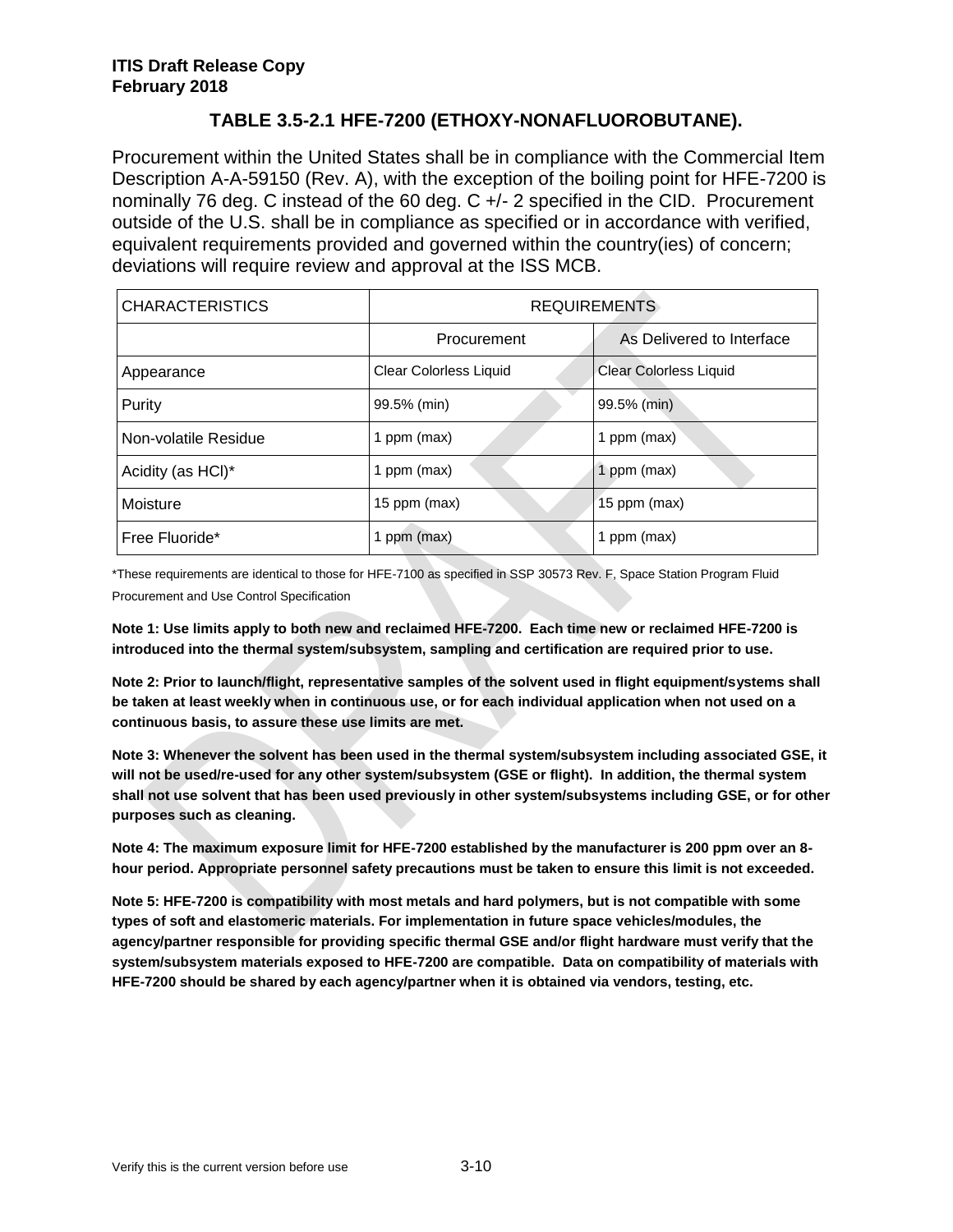## **TABLE 3.5-2.2 INTERNAL HEAT TRANSPORT FLUID**

(35/65 inhibited propylene glycol and water mixture)

This coolant shall be produced using a commercially available, inhibited propylene glycol concentrate < TBD 3-1>, to provide an inhibited PGW mixture. Procurement of a specific formulation of inhibited propylene glycol concentrate and associated vendor(s) shall be agreed to by all partner space agencies and approved via the ISS MCB; the selected concentrate shall be identified and procurement requirements (e.g., chemical properties, quality control) designated in a future update to this standards document or a future specification document.

| <b>Characteristics</b> | Requirement | <b>Test Method</b> |  |
|------------------------|-------------|--------------------|--|

Sufficient water shall be added to the inhibited propylene glycol concentrate to reduce the propylene glycol concentration to 35 +/- 1 percent by weight. Water used to dilute the concentrate shall be in accordance with ASTM D1193 Type I, II, or III, any grade. The acceptance requirements for the inhibited PGW shall be given in a future update to this standards document or a future specification document **< TBD 3-1>**.

**NOTE 1: If coolant is added to a flight system, it shall meet the as delivered-to-interface/system requirements for mixed coolant or be specially adjusted as required to bring out-of-specification as circulated coolant back into specification.**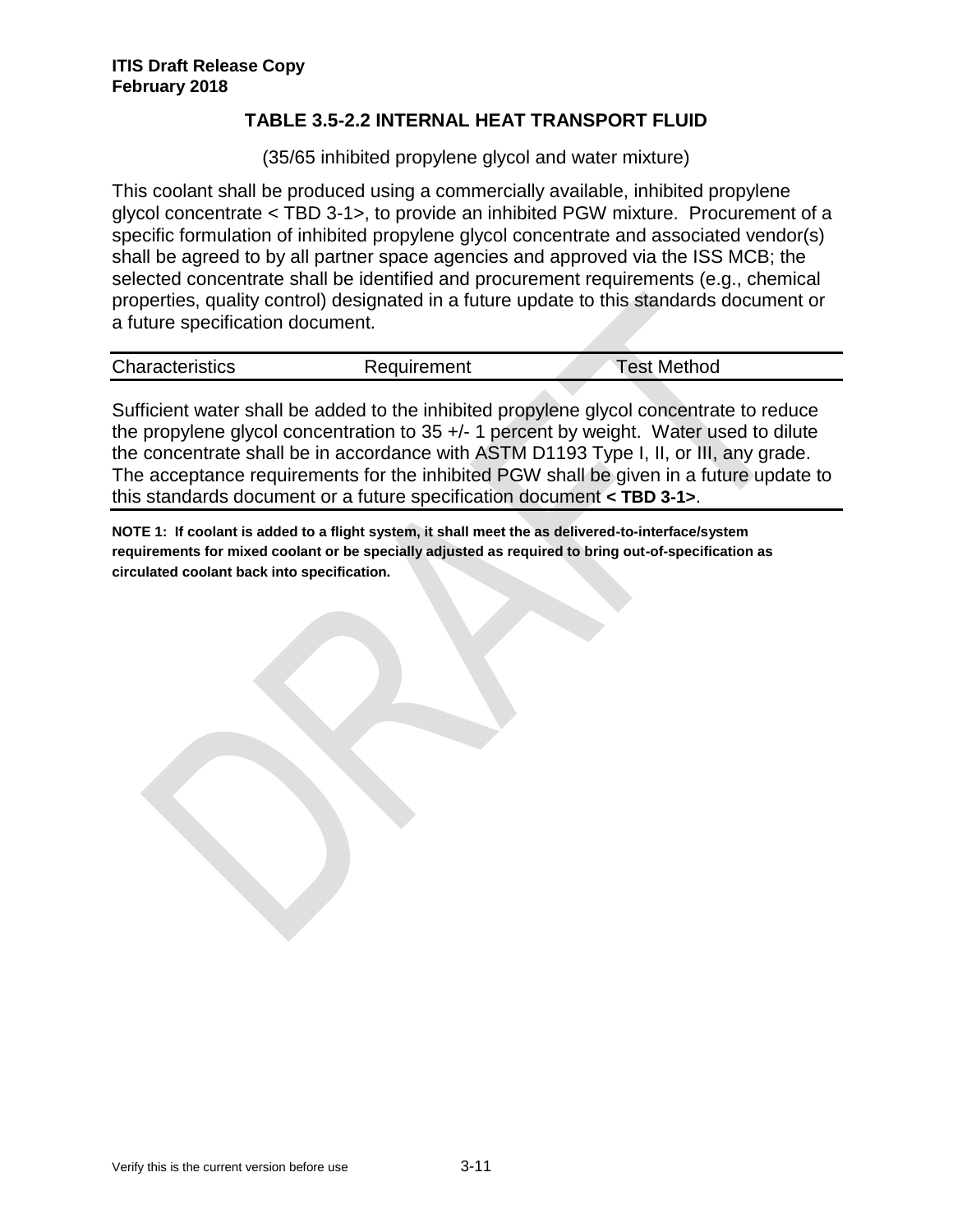# **TABLE 3.5-2.3 NITROGEN**

(Procurement shall be to specification MIL-PRF-27401, Propellant, Pressurizing Agent, Nitrogen; Grade A, B, or C with direct method required for determining the nitrogen content (Note 1).

| <b>CHARACTERISTICS</b>                         | <b>REQUIREMENTS</b>                                   |                                                |                                                           |                                                                                                 |
|------------------------------------------------|-------------------------------------------------------|------------------------------------------------|-----------------------------------------------------------|-------------------------------------------------------------------------------------------------|
|                                                | Procurement: Grade<br>A                               | As Delivered to<br>Interface (Grade A)         | Procurement: Grade<br>B                                   | As Delivered to<br>Interface (Grade B)                                                          |
| Purity                                         | 99.5% by volume<br>(min) by indirect<br>method        | 99.5% by volume<br>(min) by indirect<br>method | 99.99% by volume<br>(min) by indirect<br>method           | 99.99% by volume<br>(min) by indirect<br>method<br>95.0% by volume<br>(min) by direct<br>method |
| <b>Total Impurities</b>                        | 5000 ppm (max)                                        | 5000<br>ppm (max)                              | 100 ppm (max)                                             | $100$ ppm (max)                                                                                 |
| Total Hydrocarbons<br>(as methane) (Note<br>2) | 58.3 ppm (max)                                        | 58.3 ppm (max)                                 | ppm (max)<br>5.0                                          | 5.0 ppm (max)                                                                                   |
| Halogenated<br>Solvents                        | N/A                                                   | 5 ppm (max)                                    | N/A                                                       | 5 ppm (max)                                                                                     |
| Oxygen                                         | ppm (max)<br>5000                                     | 5000<br>ppm (max)                              | 50 ppm (max)                                              | 50 ppm (max)                                                                                    |
| Argon                                          | N/A                                                   | N/A                                            | 20 ppm (max)                                              | N/A                                                                                             |
| Moisture                                       | -64°F<br>(max) Dew<br>point @ 1 atm<br>26.3 ppm (max) | 26.3 ppm (max)                                 | -75°F -<br>(max) Dew<br>point @ 1 atm<br>11.5 ppm $(max)$ | 11.5 ppm ( $max$ )                                                                              |
| Particulate<br>(Type II - Liquid<br>Only)      | $1.0$ mg/l (max)                                      | N/A (Note 3)                                   | $1.0$ mg/l (max)                                          | N/A (Note 3)                                                                                    |

**NOTE 1: Procurement may also be to CGA G-10.1, Commodity Specification for Nitrogen, Quality Verification Level (QVL) L, M, Q, R, or S. These grades all have a higher minimum nitrogen content than any of the MIL-PRF-27401 grades, but QVL S is the only grade that meets the MIL-PRF-27401 requirement for maximum hydrogen content (<0.5 ppm). Analysis of argon concentration is not required.**

**NOTE 2: Percent nitrogen includes trace quantities of Neon, Helium, and small amounts of Argon.**

**NOTE 3: Other impurities discernible from instrument noise shall be identified and quantified.**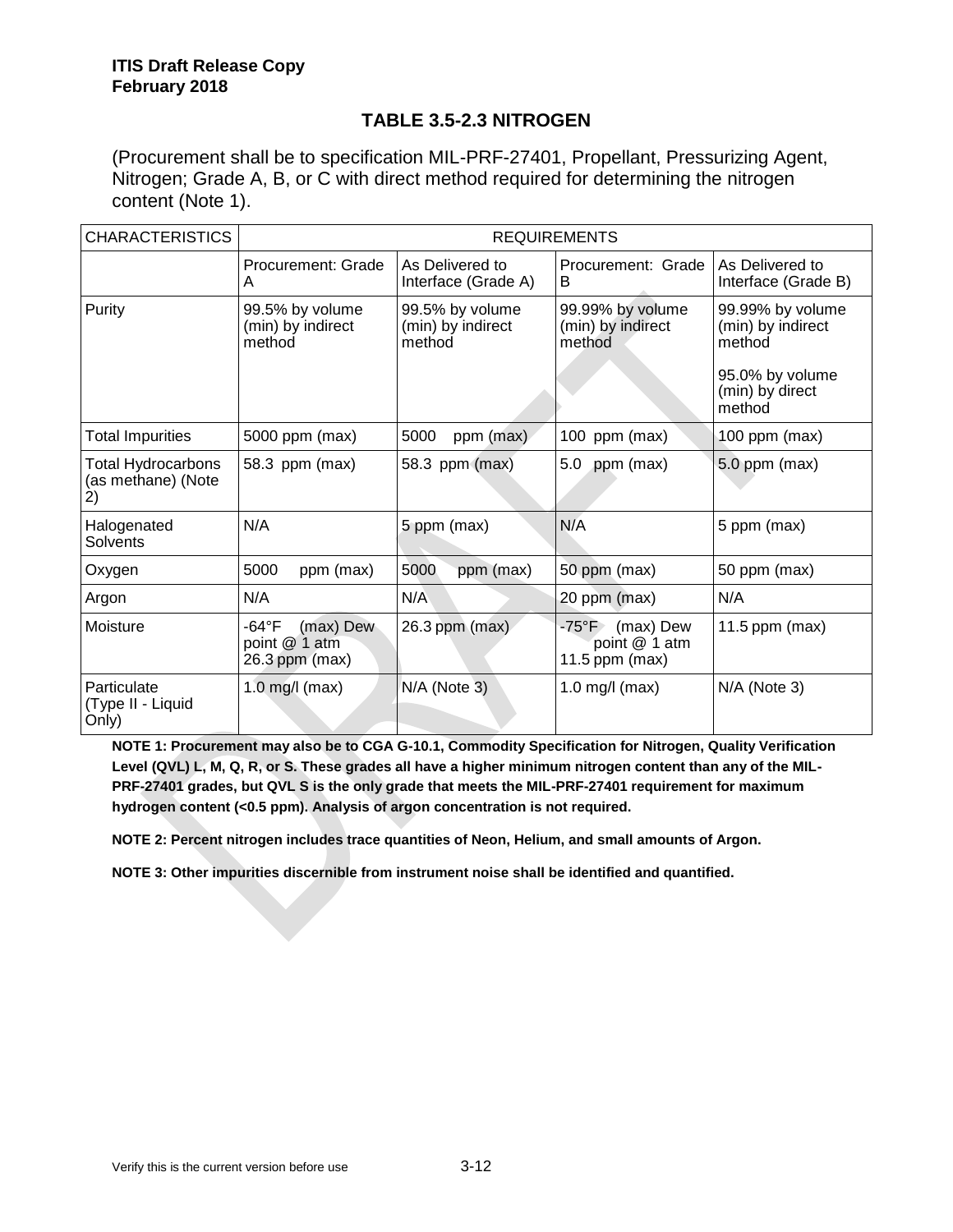# **4.0 HUMAN EXPLORATION MISSIONS COLDPLATE STANDARD**

# **4.1 GENERAL**

This section of the document is focused on the physical and fluid interfaces of coldplates to be employed in future flight vehicles. The content herein drives commonality in the design, sizing, fabrication, performance, etc. This document does not address the complete thermal system to be incorporated in future space vehicles, and does not reference other components that may be employed in that system such as heat exchangers, pumps, etc.

# **4.1.1 ITEM DEFINITION**

For the purposes of this standard, it is assumed that each coldplate represents an assembly forming either a contact-type or radiative-type heat exchanger. Note that it is likely all internal coldplates will be contact-type, and all external coldplates will be radiative-type, similar to coldplates employed on the International Space Station. Each coldplate will provide for thermal control of electronics and/or other interfacing equipment. It is likely that each coldplate will have single flow-through passages with heat acquisition and transport on one or both sides. Standard operation will enable heat transfer to the fluid in the interfacing coolant loop. While the coldplates will operate with a range of coolant flow rates, it is expected that the internal coolant loop will maintain the localized temperature above the cabin dew point. It is likely that multiple sizes of coldplates will be employed for the vehicle(s)/module(s) to accommodate internal and external equipment. Further, it is assumed that at least one size/designed coldplate will be employed for common equipment rack-equivalents (e.g., rack, pallet) located within the vehicle(s)/module(s).

# **4.1.2 INTERFACE DESCRIPTION**

Coldplates have both physical and fluid interfaces. The physical interfaces for coldplates include the structural mounting surfaces/attachment points and associated hardware.

It is likely that both the internal and external coldplates will be mounted/attached to secondary support structure using bolts, and non-transferable to alternate locations within or external to the vehicle(s)/module(s). The fluid interfaces include the connection point(s) and any associated hardware to connect the flow passages to the external coolant loop(s), to allow unimpeded flow of coolant through the coldplate.

The internal equipment to be cooled will be mounted to the coldplate flat surface(s) with bolts. The fluid interfaces include the connection point(s) and any associated hardware to connect the flow passages to the coolant loop(s), to allow unimpeded flow of coolant through the coldplate.

The external coldplates will have fins on the cooling surface(s) which will mesh with fins that are on the equipment to be cooled; once the equipment is installed, there is radiative heat transfer between the equipment fins and the colder coldplate fins. The external coldplates will accommodate robotic and/or EVA attachment or replacement of the interfacing equipment, which may include provision for alignment guides, robotic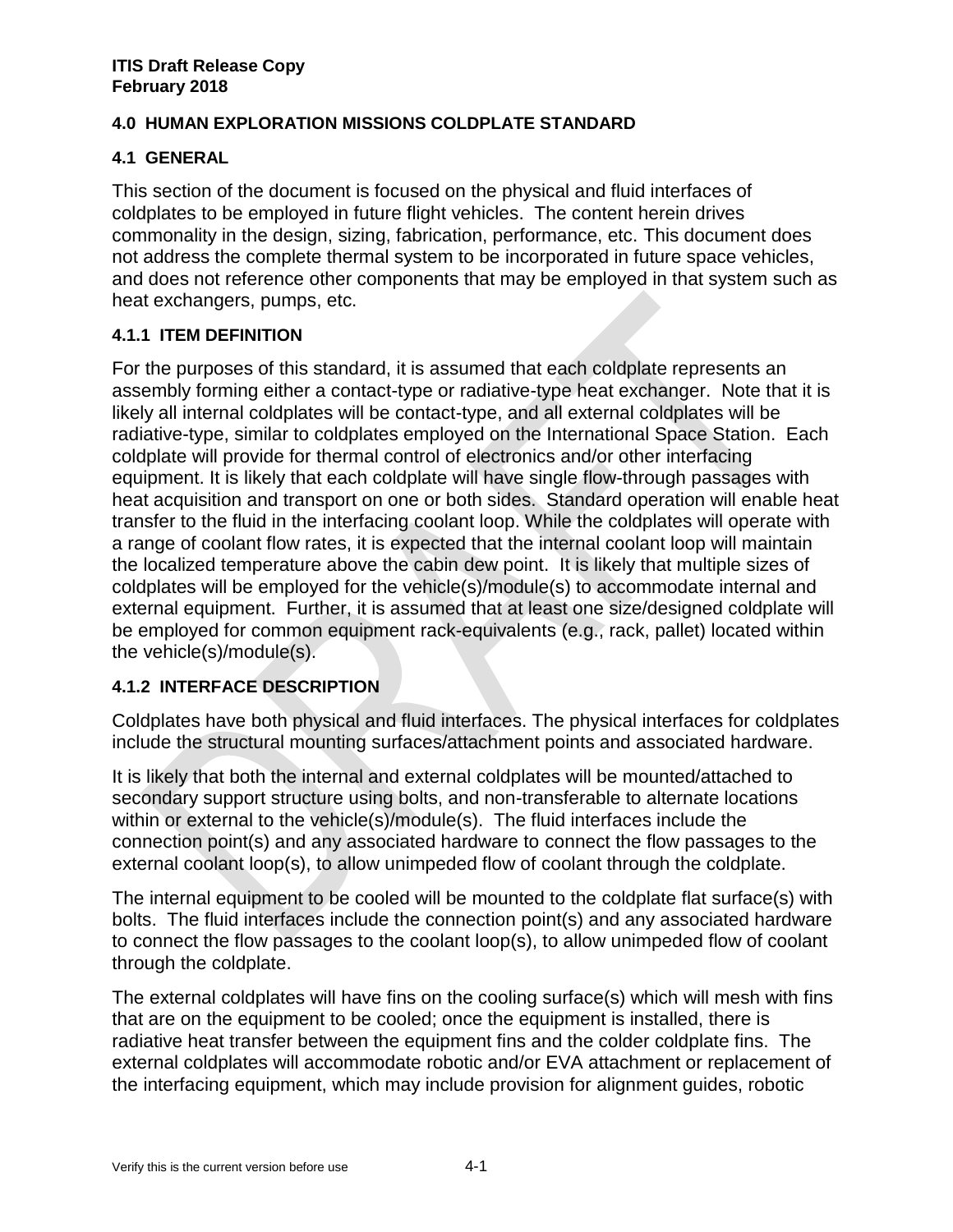and/or suit-compatible grasps or handles, visual alignment labels, attachment/locking hardware, mechanisms for soft-dock and/or hard-stop, etc.

# **4.1.3 INTERFACE RESPONSIBILITIES**

Section 4 of this document is written with the intent of providing standards for coldplate assemblies which will be directly connected to the coolant loop(s) of future module/vehicle(s). Interfacing secondary support structure(s), fasteners for surface mounting of equipment, connecting tubing, insulation, sensors, cabling/electrical lines, and any other items not mentioned in Section 4.1.2, or within this document, will be provided by the module/vehicle integrator; the provider(s) will ensure those interfacing items are compatible with coldplates meeting the standards outlined herein.

It is assumed that future vehicles will utilize modules and rack-equivalents (e.g., rack, pallet) like those used on the International Space Station, and integration of coldplates to the rack-equivalent(s) will be completed by the module/vehicle integrator or provider. In addition, future vehicles may utilize Orbital Replacement Units (ORUs) for replacement or trade out of equipment externally, and again the module/vehicle integrator or provider will ensure that the ORU hardware and its interface are compatible with external coldplates meeting the standards outlined herein.

# **4.1.4 COORDINATE SYSTEM**

It is assumed that future vehicles will utilize module(s) and rack-equivalents like on the International Space Station. Therefore, a coordinate system such as that defined in SSP 30129, Space Station Reference Coordinate System for body-fixed systems will be agreed to and utilized.

# **4.1.5 ENGINEERING UNITS OF MEASURE**

This will be as described in Section 3.1.2.

# **4.2 ENVELOPE**

A number of coldplate sizes will be provisioned to accommodate a range of equipment interface requirements. While most coldplates are intended for cooling equipment internal to the pressurized vehicle(s)/module(s), some coldplates will be implemented for external applications.

Table 4.2-1 shows standardized internal coldplate sizes. In addition, while there would be various part numbers depending on the agency(ies), contractor(s), etc., designators are shown to be added to the end of the part number(s) for consistency in designating size and location.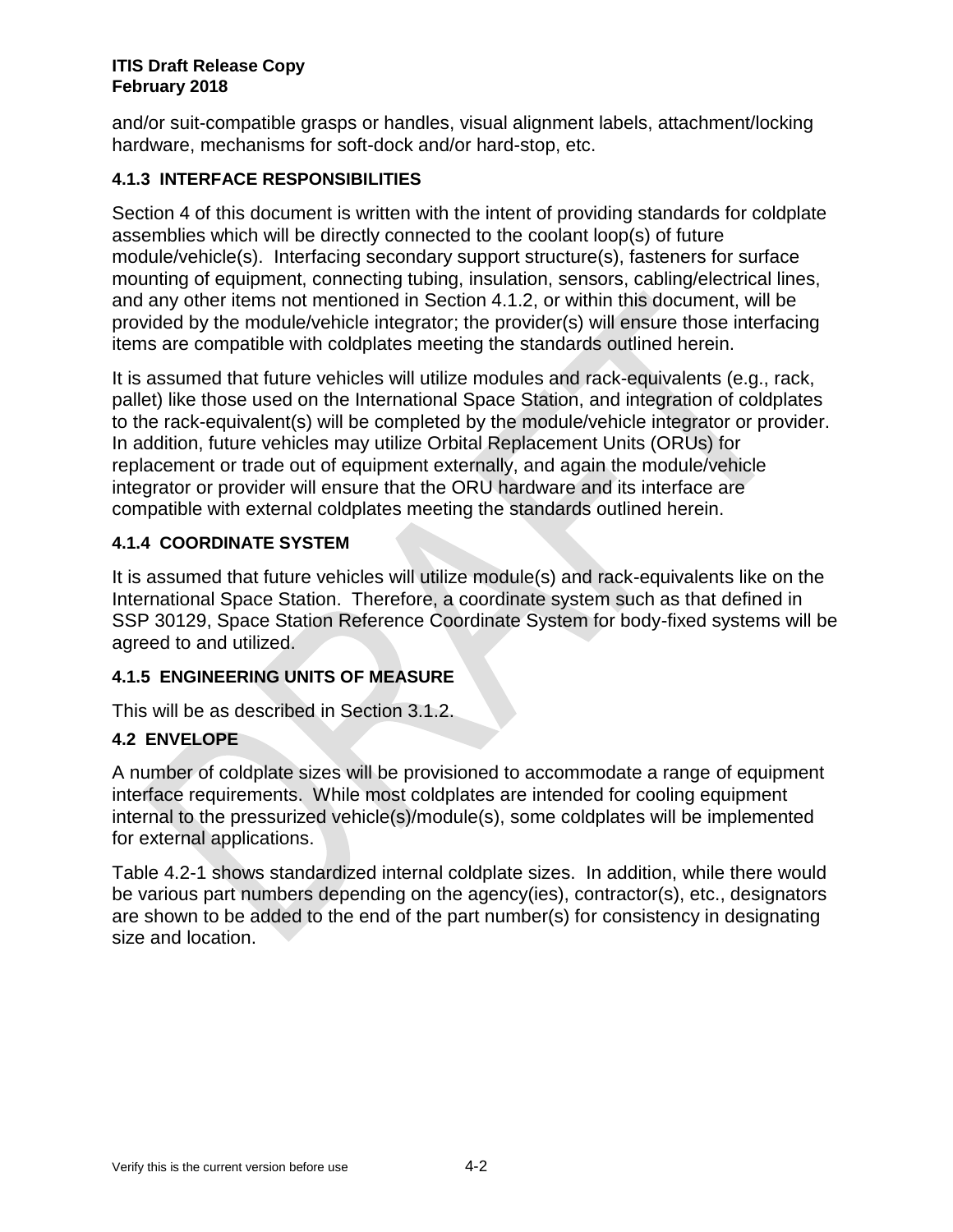|                  |                                 | <b>REFERENCE: Heat</b> |              |
|------------------|---------------------------------|------------------------|--------------|
|                  |                                 | Transfer Area          |              |
|                  | Heat Transfer Area (contact     | (contact area)         |              |
|                  | area) in width of the plate     | converted to           | Maximum      |
| <b>COLDPLATE</b> | (inlet/outlet ports) vs. length | English Units          | Weight (dry) |
| Designator       | (cm x cm)                       | $(in x in) +/- 0.1$    | (kg)         |
| $-IC1$           | 8.8 x 15.8                      | $3.5 \times 6.2$       | 0.6          |
| $-IC2$           | 15.8 x 22.8                     | $6.2 \times 9$         | 1.05         |
| $-IC3$           | 15.8 x 36.8                     | $6.2 \times 14.5$      | 1.43         |
| $-IC4$           | 15.8 x 43.8                     | $6.2 \times 17.2$      | 1.64         |
| $-IC5$           | $22.8 \times 8.8$               | $9 \times 3.5$         | 0.76         |
| $-IC6$           | 22.8 x 15.8                     | $9 \times 6.2$         | 1.05         |
| $-IC7$           | 22.8 x 29.8                     | $9 \times 11.7$        | 1.6          |
| $-IC8$           | 22.8 x 36.8                     | $9 \times 14.5$        | 1.89         |
| $-IC9$           | 22.8 x 50.8                     | $9 \times 20$          | 2.47         |
| $-IC10$          | 29.8 x 22.8                     | $11.7 \times 9$        | 1.67         |
| $-IC11$          | 71 x 45.2                       | 28 x 17.8              | 11           |
|                  |                                 |                        |              |

# **TABLE 4.2-1 STANDARD INTERNAL COLDPLATE SIZES**

**Note 1: The dimensions only address the heat transfer surface(s) where equipment would be mounted; the thickness of the coldplate(s) is not included.**

**Note 2: The dimensions shown do not include the tube stubs or any other protrusion(s) beyond the heat transfer surface and edges of the coldplate.**

**Note 3: The designators indicate "I" for "internal", "C" for "coldplate" and a numerical designator to distinguish the coldplates based on overall dimensions/size.**

**Note 4: The dimensions for the heat transfer area are shown in English units as reference only, as the engineering units of measure are given in Section 3.1.2.**

**Note 5: The –IC11 coldplate is assumed for common equipment rack-equivalents.**

There is no equivalent table for external coldplates as it is assumed these will be customized to accommodate the equipment to be interfaced, similar to the external Orbital Replacement Units (ORUs) on the ISS. Note that Table 4.2-1 is not intended to preclude the use of customized internal coldplates in special cases or if needed.

# **4.3 STRUCTURAL REQUIREMENTS**

# **4.3.1 STRUCTURAL LOAD DISTRIBUTION**

## **4.3.1.1 STRUCTURAL LOADS**

The structural loads that will be imparted to the coldplates will be dependent on the launch vehicle(s). It is likely that the maximum loads transmitted would occur during launch combined with ascent vibration, and additionally that these would likely be the worst-case loads imparted over the course of the mission(s). The coldplates will be designed for the maximum axial and lateral loads specified for the launch/mission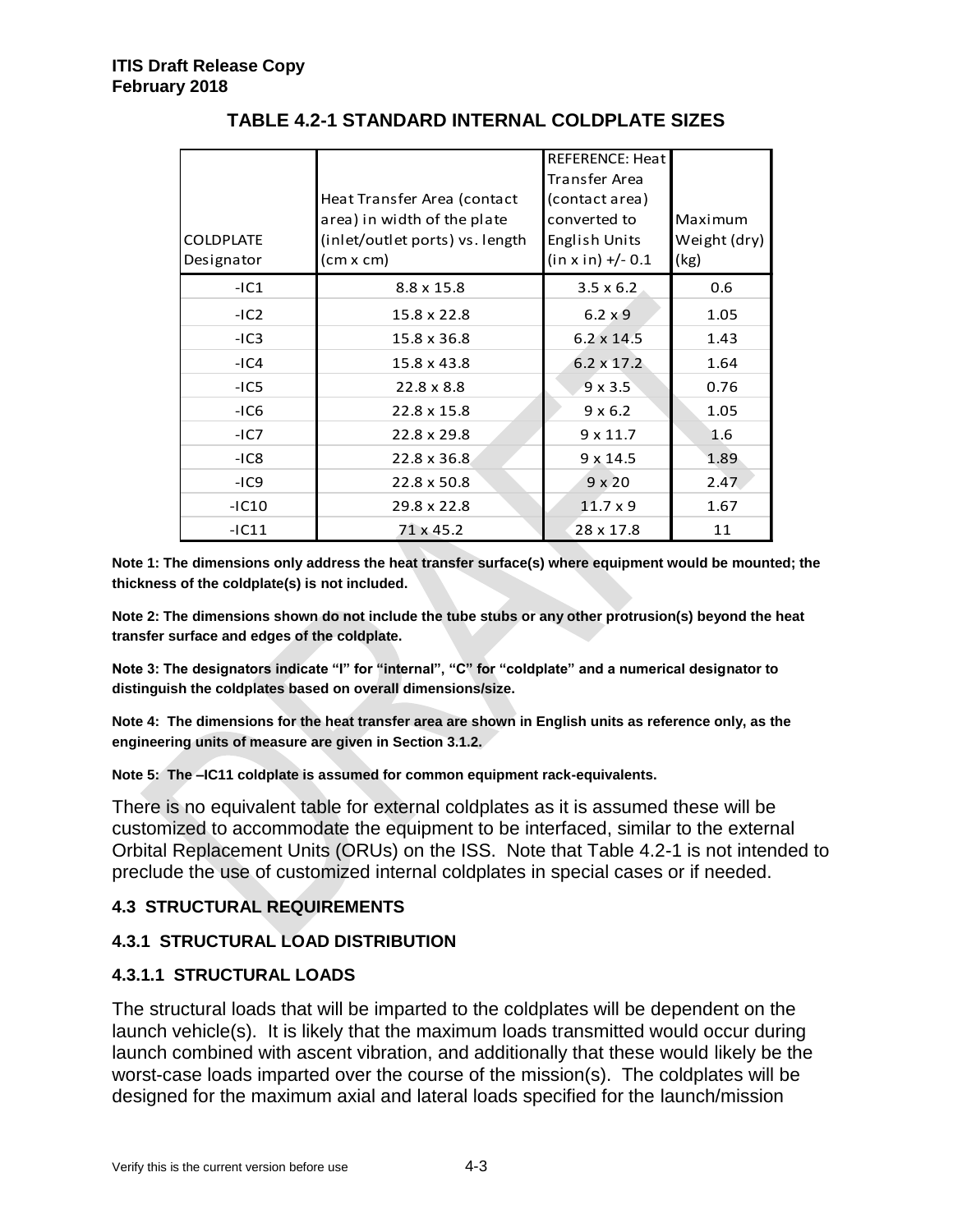vehicle(s) such as those specified for the Space Launch System (SLS) per the Space Launch System Mission Planners Guide, ESD 30000, Section 5.2.1 Spacecraft/Payload Design or alternatively to the loads specified/documented for the as-built SLS or an alternative launch vehicle, whichever is greater. It is assumed that the coldplates are completely supported by secondary structure, and the loads will be evenly distributed among the coldplate attach points.

# **4.3.1.2 MOUNTING BOLT FORCES**

The maximum mounting bolt torque for all internal coldplates is 9 Nm. The maximum mounting bolt torque for all external coldplates is **<TBD 4-1>** Nm.

# **4.3.1.3 EQUIPMENT MOUNTING LOADS**

Equipment mounting refers to items to be attached/interfaced to the internal coldplate surface(s) to provide conductive cooling. The maximum mounting bolt torque for attached equipment to internal coldplates shall be less than the torque strength values for an unpressurized suit or bare hand, for the 5th percentile female as defined in SSP 57000, Rev. R, Pressurized Payloads Interface Requirements Document.

# **4.3.2 WEIGHT**

Coldplates will not exceed the maximum dry weights as specified in Table 4.2-1.

# **4.4 MECHANICAL**

# **4.4.1 INTERNAL COLDPLATE TO SECONDARY SUPPORT STRUCTURE INSTALLATION**

Coldplates will provide mounting holes along the edges. The spacing of the mounting holes will be matched to the mounting surface, but be no closer than 4.0 cm apart. The holes will accommodate 0.19-32 (#10-32) bolts. The coldplates will be mounted to the secondary support structure using a sufficient number of mounting holes such that the structural load distributions stated in Section 4.3.1 are not exceeded.

# **4.4.2 EXTERNAL COLDPLATE TO SECONDARY SUPPORT STRUCTURE INSTALLATION**

Coldplates will provide mounting holes along the edges. The spacing of the mounting holes will be matched to the mounting surface, but be no closer than **<TBD 4-3>** apart. The holes will accommodate **<TBD 4-2>** bolts. The coldplates will be mounted to the secondary support structure using a sufficient number of mounting holes such that the structural load distributions stated in Section 4.3.1 are not exceeded.

# **4.4.3 INTERNAL COLDPLATE SURFACE FINISH**

All internal coldplate, active heat transfer area/surface(s) will be stainless steel material.

# **4.4.3.1 INTERNAL COLDPLATE LOCAL FLATNESS**

The local flatness on each internal coldplate equipment mounting side(s) will be 0.01 cm/cm with an overall flatness of 0.03 cm. The flatness is measure in the fully restrained and supported condition.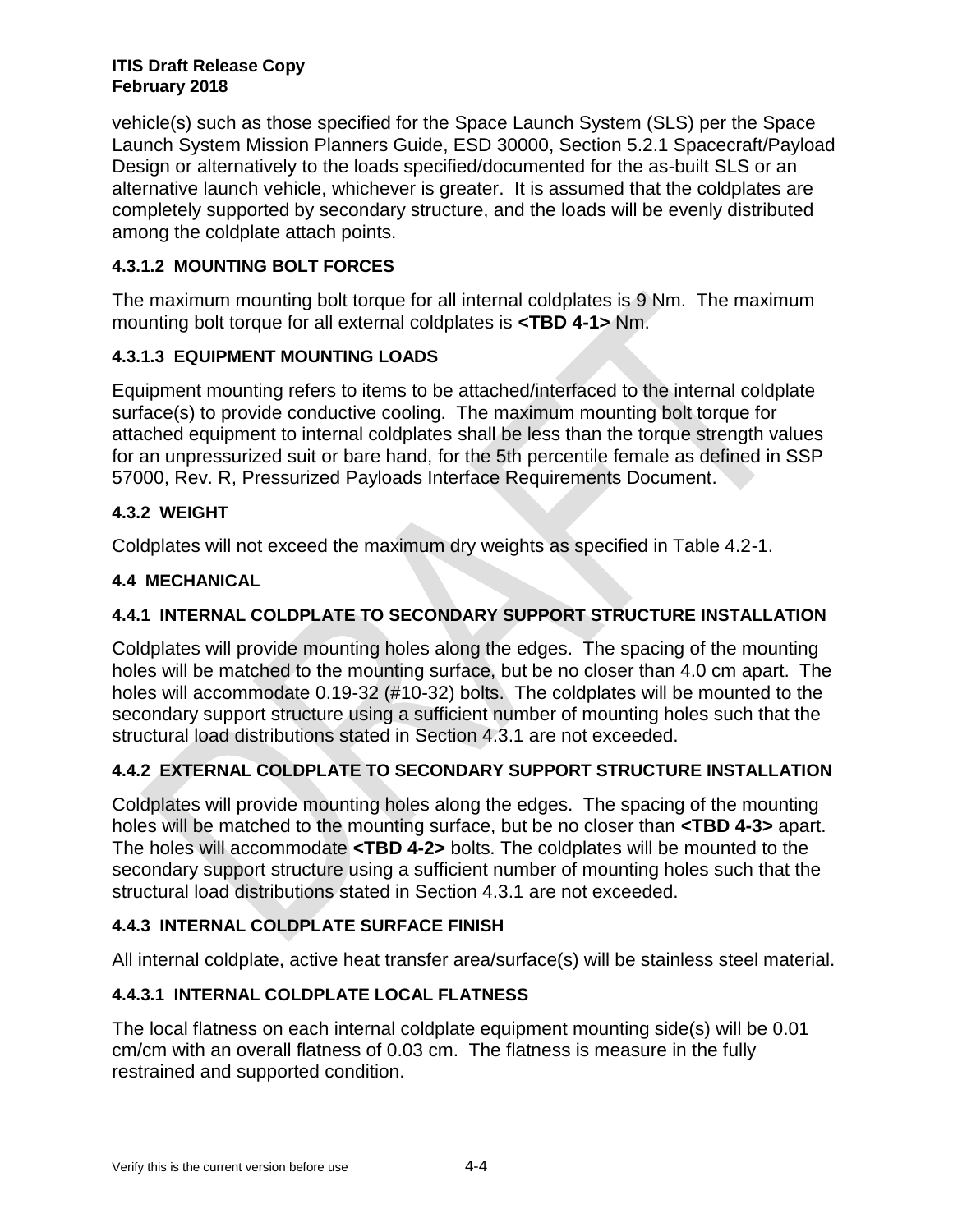# **4.4.3.2 INTERNAL COLDPLATE ROUGHNESS**

Coldplate mounting/conductive surfaces will have a surface finish with a maximum roughness of 6.3 micro-m RMS (Root Mean Square).

# **4.4.3.3 INTERNAL COLDPLATE ENHANCED BONDING SURFACE(S)**

The internal coldplates will provide a stainless-steel bonding surface at the interface between the coldplate and the mounted equipment/item(s). However, an interface material may be used for significantly enhanced thermal conductivity at interface and must be compliant with the NASA-STD-6016A, Standard Materials and Processes Requirements for Spacecraft. The selected material must be easy to release and replace, and robust to preclude degradation with equipment placement and replacement.

# **4.4.4 LOCATION AND ORIENTATION**

The internal coldplates will be mounted throughout the pressurized areas of future vehicle/module(s). It is also possible for coldplates to be mounted externally, to provide cooling for external equipment/systems. The preferred orientation is to locate the coldplates such that the crew and/or cameras can inspect the fluid connectors by simply removing the applicable close-out panel or other access point.

# **4.5 HOLES**

# **4.5.1 INTERNAL COLDPLATES**

The internal coldplate interface surface(s) will contain through holes (0.64 cm) for mounting equipment to the coldplate. The through holes will be located and spaced in a 70 mm x 70 mm grid pattern.

# **4.5.1.1 SUPPORT STRUCTURE**

The coldplate support structure will provide mounting holes to accommodate capture bolts **<TBD 4-2>** in compliance with the coldplate mounting hole pattern described in  $4.5.1.$ 

# **4.5.1.2 FASTENERS**

The coldplates shall be mounted/installed onto the secondary support structure with captured bolts **<TBD 4-2>.**

# **4.5.2 EXTERNAL COLDPLATES <TBD 4-4>**

The external coldplate interface surface(s) will include radiative fins to mesh with fins on the equipment to be cooled. The coldplates must be compatible with the requirements specified in the International External Robotic Interoperability Standards (IERIS) **<TBD 4-4>.**

# **4.5.2.1 SUPPORT STRUCTURE**

The coldplate support structure will provide mounting holes to accommodate capture bolts to allow attachment to external secondary support structure in compliance with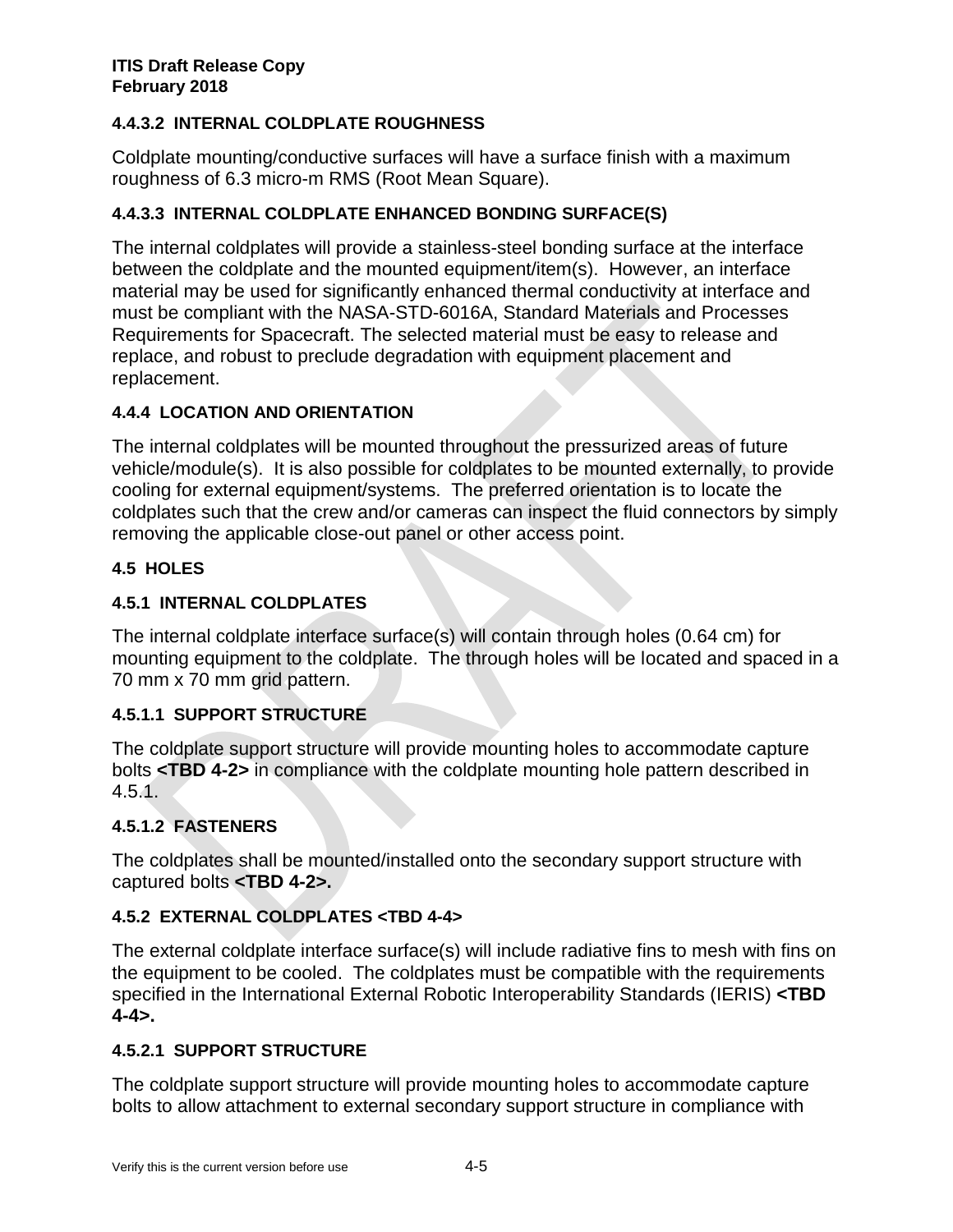IERIS, including non-interference with the radiative fins and other protrusions/hardware on the interfacing equipment to be cooled.

# **4.5.2.2 FASTENERS**

The coldplates shall be mounted/installed onto the secondary support structure with captured bolts **<TBD 4-2>.**

# **4.5.3 INTERNAL COLDPLATE BONDING REQUIREMENTS**

The coldplates will provide a Class R bonding path in accordance with SSP-30245 from the installed equipment to the secondary support structure through the conductive contact surface. Non-conductive materials will not be applied to this surface.

# **4.6 INTERNAL COLDPLATE THERMAL PERFORMANCE**

When activated for the mission, coldplates internal to the vehicles/modules shall operate while being exposed to the cabin atmospheric conditions described in the International Environmental Control and Life Support System (ECLSS) Interoperability Standards (IECLSSIS).

# **4.6.1 HEAT REMOVAL CAPACITY**

The heat flux requirement is given as the average the coldplate shall remove. The coldplates specified in Table 4.2-1 must have a capability to provide/cool an average of 1 W/cm^2.

# **4.6.2 HEAT DISSIPATION TO CABIN AIR**

For coldplates mounted internally in vehicle/module(s), the coldplates will dissipate no appreciable heat (in no case exceeding 10% of the coldplate's load) to the internal vehicle/module air system.

# **4.7 EXTERNAL COLDPLATE THERMAL PERFORMANCE**

When activated for the mission, coldplates external to the vehicles/modules shall operate while being exposed to the environmental conditions provided in the Cross Program Design Specification for Natural Environments (DSNE), SLS-SPEC-159, Revision D.

# **4.7.1 HEAT REMOVAL CAPACITY**

The heat flux requirement is given as the average and maximum the coldplate shall remove. The maximum value also denotes the maximum flux that an ORU can impart to the radiative interface. The external radiative coldplates shall accept an average heat flux of **<TBD 4-5>** W/cm<sup>2</sup> , with a local maximum/peak value not to exceed **<TBD 4-5>**  $W/cm<sup>2</sup>$ .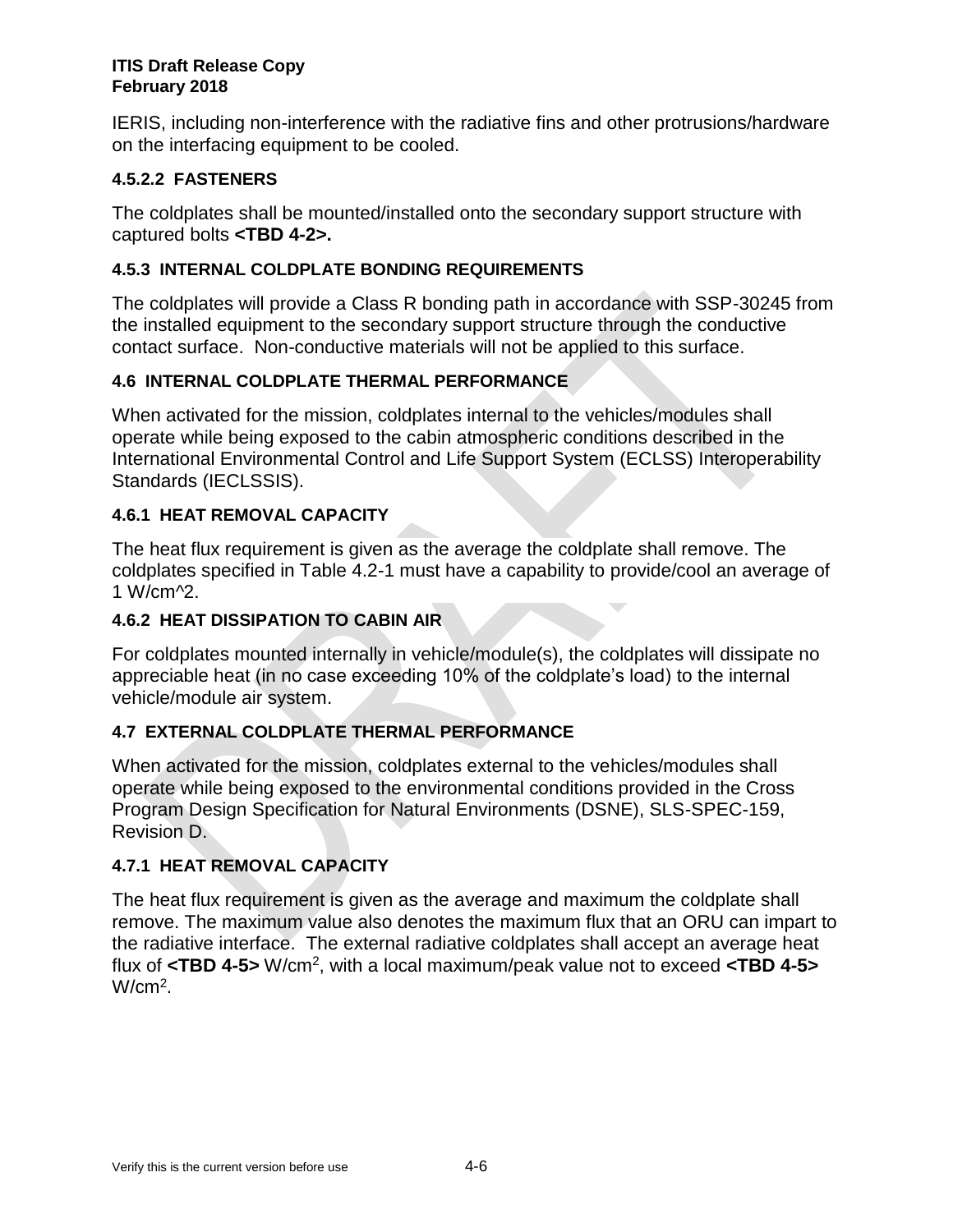## **4.8 FLUID INTERFACES**

## **4.8.1 OPERATING FLUID CHARACTERISTICS**

The operating fluid media for coldplates located externally on the vehicle/module(s) will be as shown in Table 3.5-1.1.

The operating fluid media for coldplates located internally in the vehicle/module(s) will be as shown in Table 3.5-1.2.

## **4.8.2 EXTERNAL LEAKAGE**

The external leakage of the coldplates shall be verified at the Maximum Design Pressure (MDP) per SSP-41172, Rev. AD, Qualification and Acceptance Environmental Test Requirements.

## **4.8.3 FLUID CONNECTORS**

The coldplates located internal and external to the vehicle/module(s) will be fabricated with tube stubs for connection to the internal/external coolant loop(s). It is assumed that all coldplates will be positioned and the fluid connections will be permanently attached in place.

## **4.9 INTERNAL COLDPLATE ELECTRICAL INTERFACES**

## **4.9.1 BONDING RESISTANCE**

The coldplates will provide a Class R/H bonding path in accordance with SSP 30245 at the physical interface between the installed or interfacing equipment to be cooled and the coldplate surface. The impedance will not exceed 2.5 mohm for DC; 100 mohms at 1 MHz; and 0.1 ohm for Class H (shock).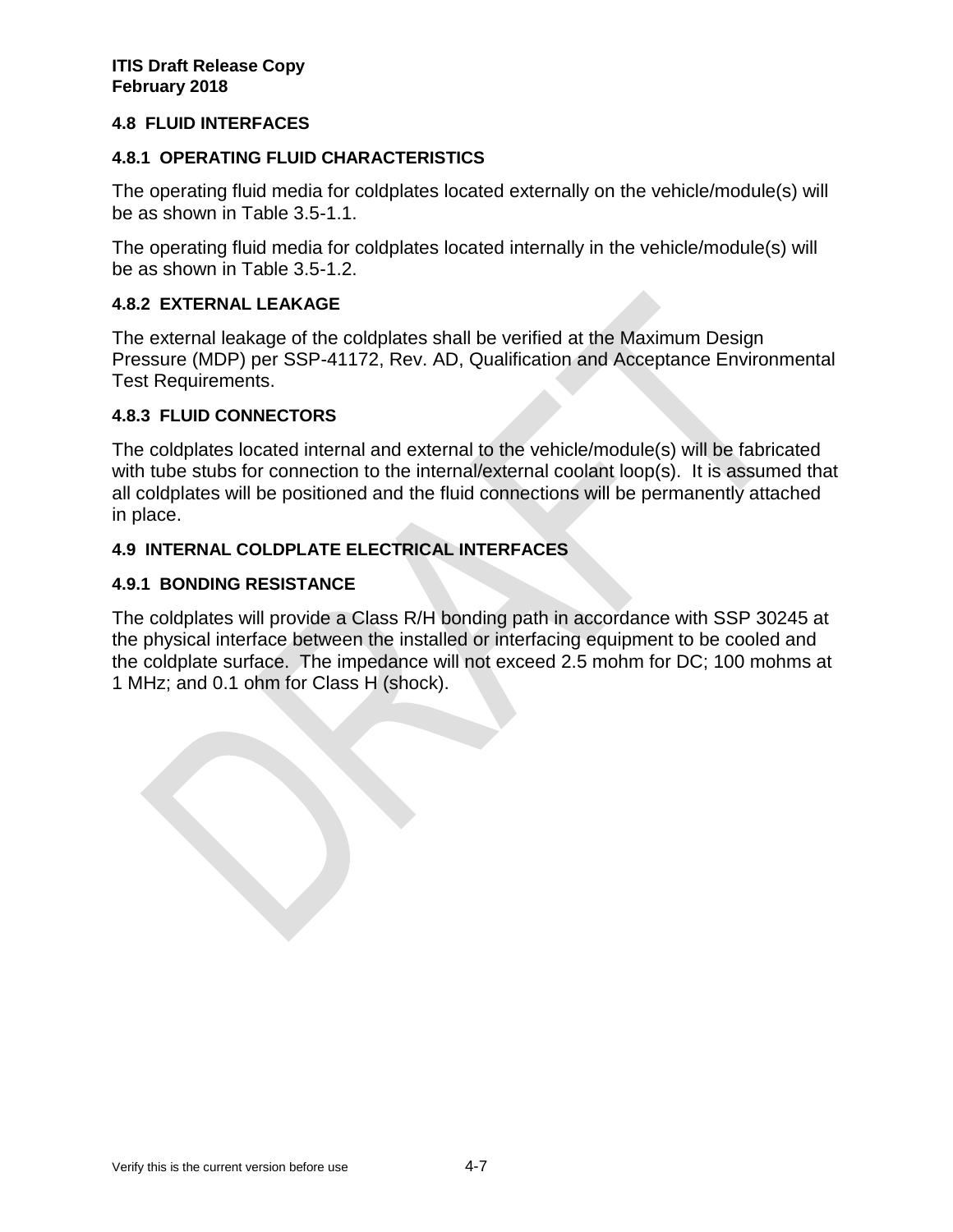## **5.0 OPERATIONAL ENVIRONMENTS**

When the thermal control system is activated and operated in the planned mission location(s)/environment(s), the coolant and coldplates internal to the vehicles/modules shall operate while being exposed to the cabin atmospheric conditions described in the International Environmental Control and Life Support System (ECLSS) Interoperability Standards (IECLSSIS).

When the thermal control system is activated and operated in the planned mission location(s)/environment(s), the coolant and coldplates located externally on the vehicles/modules shall operate while being exposed to the environmental conditions provided in the Cross Program Design Specification for Natural Environments (DSNE), SLS-SPEC-159, Revision D.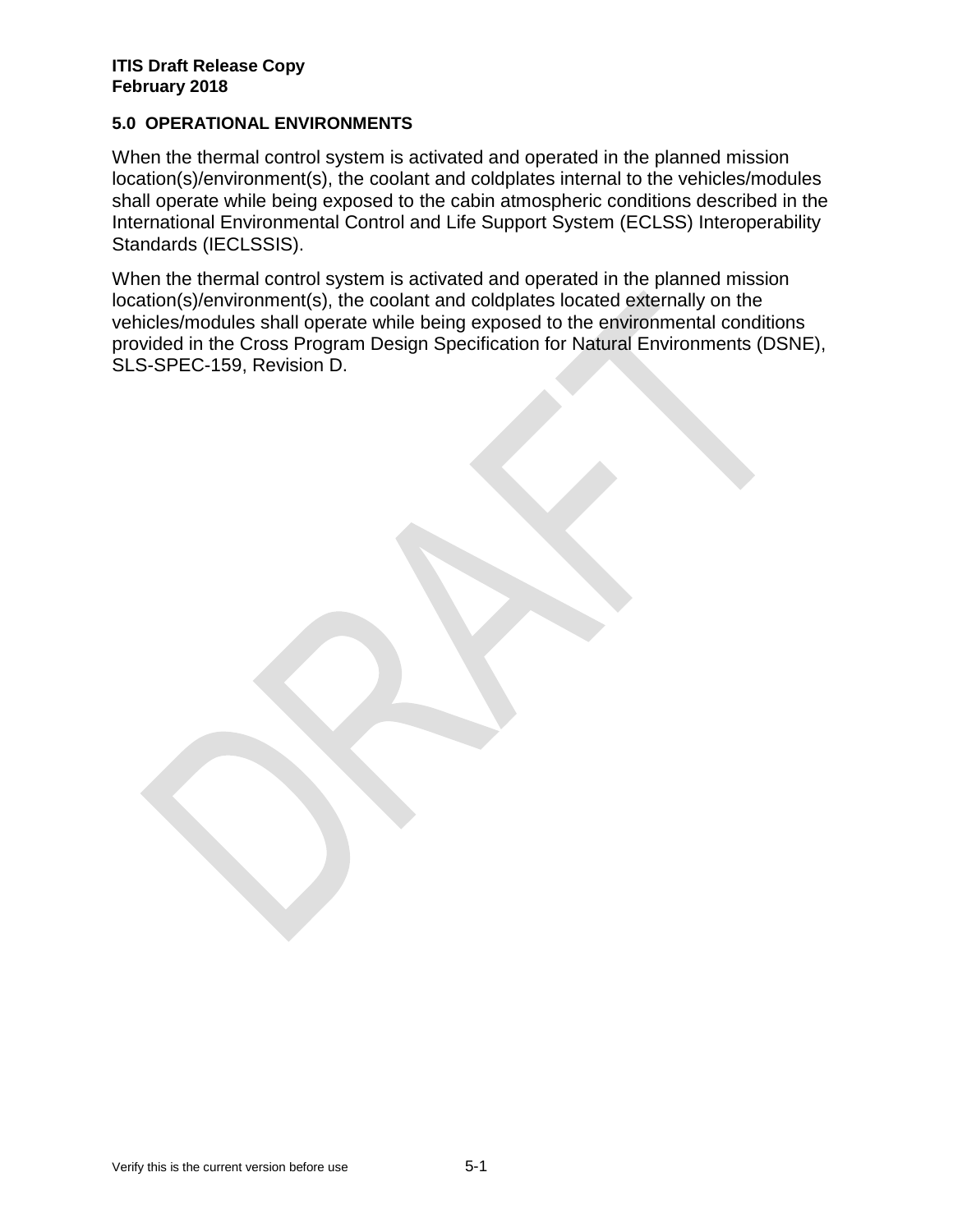# **6.0 FUTURE TOPICS FOR POSSIBLE STANDARDIZATION**

<TBD 6-1>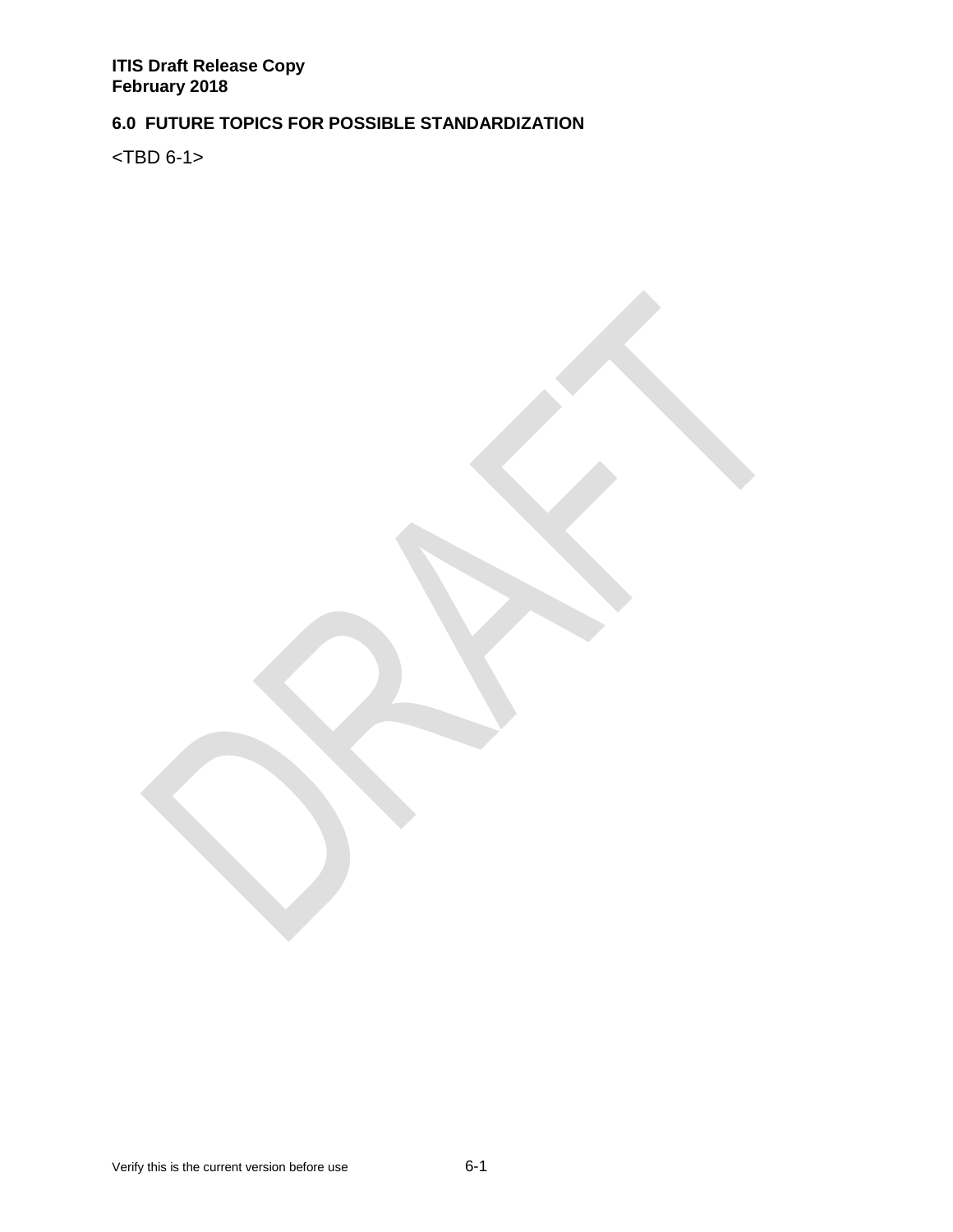|                                                      | <b>APPENDIX A</b><br><b>ACRONYMS AND ABBREVIATIONS</b>                                                                          |
|------------------------------------------------------|---------------------------------------------------------------------------------------------------------------------------------|
| <b>CDD</b>                                           | <b>Concept Description Document</b>                                                                                             |
| <b>DSNE</b>                                          | <b>Design Specification for Natural Environments</b>                                                                            |
| <b>ECLSS</b>                                         | <b>Environmental Control and Life Support System</b>                                                                            |
| <b>GSE</b>                                           | <b>Ground Support Equipment</b>                                                                                                 |
| <b>HFE</b>                                           | Hydrofluoroether                                                                                                                |
| <b>IERIS</b><br>IP<br><b>ISS</b>                     | International External Robotic Interoperability Standards<br><b>International Partner</b><br><b>International Space Station</b> |
| <b>MAX</b><br><b>MDP</b><br><b>MCB</b><br><b>MIN</b> | Maximum<br><b>Maximum Design Pressure</b><br><b>Multilateral Coordination Board</b><br>Minimum                                  |
| <b>NASA</b>                                          | <b>National Aeronautics and Space Administration</b>                                                                            |
| <b>ORU</b>                                           | <b>Orbital Replacement Unit</b>                                                                                                 |
| QVL                                                  | <b>Quality Verification Level</b>                                                                                               |
| <b>REV</b><br><b>RMS</b>                             | <b>Revision</b><br><b>Root Mean Square</b>                                                                                      |
| <b>SLS</b>                                           | Space Launch System                                                                                                             |
| TBD<br>TBR                                           | <b>To Be Determined</b><br><b>To Be Resolved</b>                                                                                |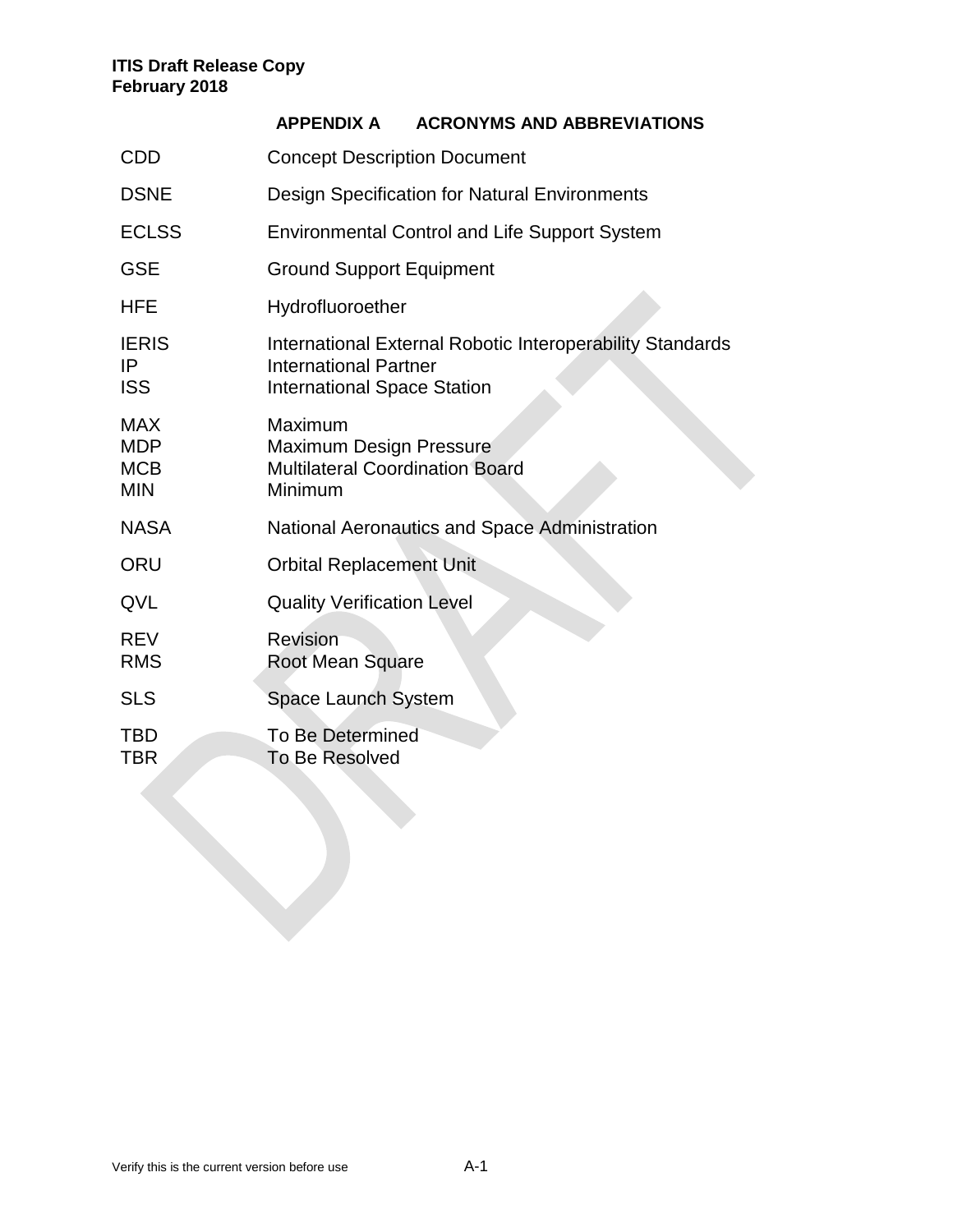# **APPENDIX B GLOSSARY**

# **<TBD App-B>**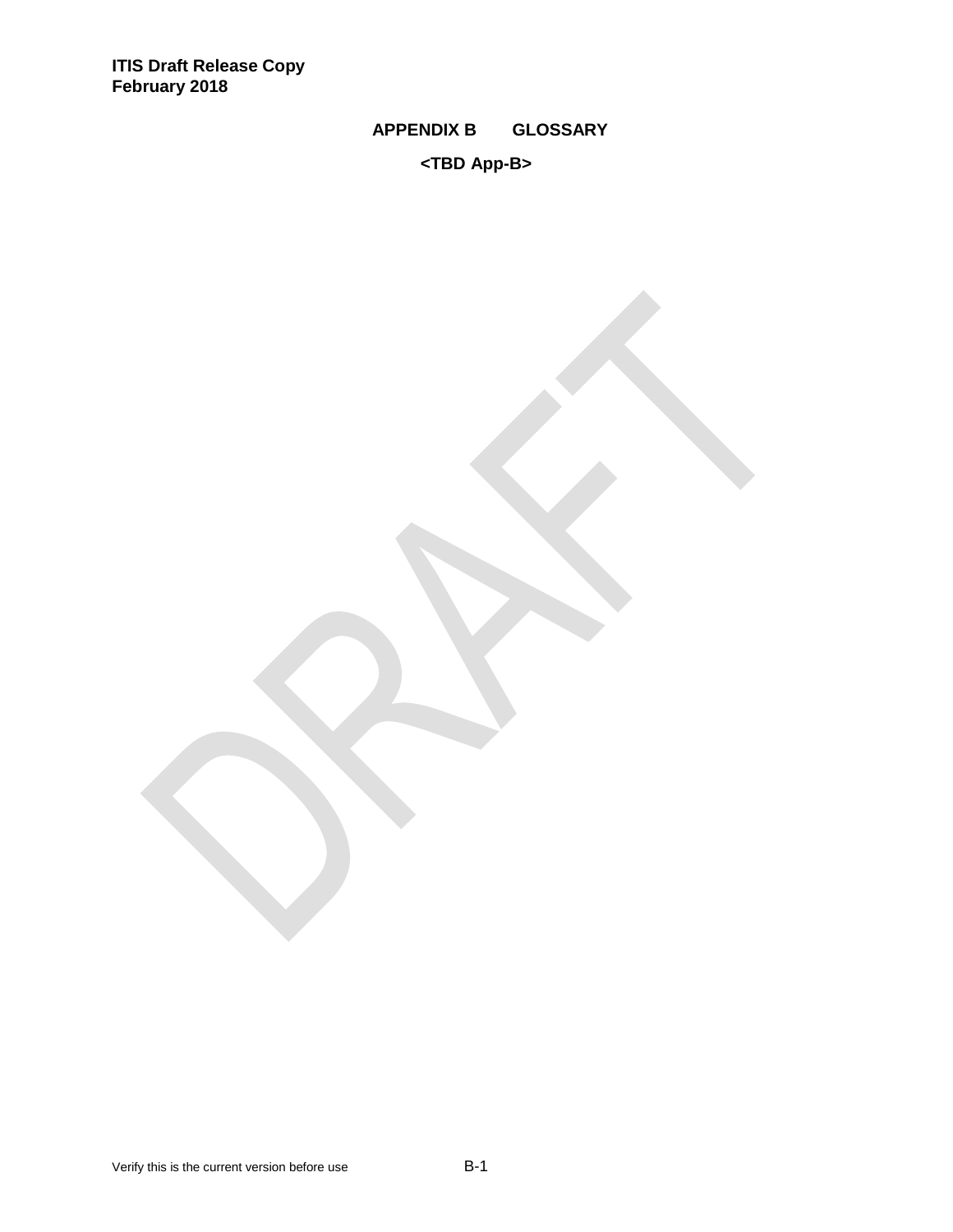## **APPENDIX C OPEN WORK**

Table C-1 lists the specific To Be Determined (TBD) items in the document that are not yet known. The TBD is inserted as a placeholder wherever the required data is needed and is formatted in bold type within brackets. The TBD item is numbered based on the section where the first occurrence of the item is located as the first digit and a consecutive number as the second digit (i.e., <TBD 4-1> is the first undetermined item assigned in Section 4 of the document). As each TBD is solved, the updated text is inserted in each place that the TBD appears in the document and the item is removed from this table. As new TBD items are assigned, they will be added to this list in accordance with the above described numbering scheme. Original TBDs will not be renumbered.

| <b>TBD</b>           | <b>Section</b> | <b>Description</b>                                                                                                                                                                                                                                                        |
|----------------------|----------------|---------------------------------------------------------------------------------------------------------------------------------------------------------------------------------------------------------------------------------------------------------------------------|
| $<$ TBD 3-1 $>$      | 3.5            | Determination and agreement on the commercially available, inhibited propylene<br>glycol concentrate to be used for the internal coolant mixture. In addition, need<br>agreement on the mixture ratio and open sharing of data from testing in the<br>Orion/MPCV program. |
| $<$ TBD 4-1 $>$      | 4.3            | Need to define the maximum mounting bolt torque for all external coldplates.                                                                                                                                                                                              |
| $<$ TBD 4-2 $>$      | 4.4            | Need to define the bolts to be used for mounting the external coldplates.                                                                                                                                                                                                 |
| $<$ TBD 4-3 $>$      | 4.4            | Need to define the spacing for mounting of external coldplates.                                                                                                                                                                                                           |
| $<$ TBD 4-4 $>$      | 4.5            | Additional content is needed for the external coldplates, and updates must be<br>coordinated with the Robotics Standards team once their document is further<br>developed.                                                                                                |
| $<$ TBD 4-5 $>$      | 4.7            | Need to define and agree to the heat flux capacity for external coldplates.                                                                                                                                                                                               |
| $<$ TBD 6-1 $>$      | 6.0            | Need to identify future topics for possible standardization.                                                                                                                                                                                                              |
| <tbd app-b=""></tbd> | App.B          | Need to fill in the Glossary                                                                                                                                                                                                                                              |
|                      |                |                                                                                                                                                                                                                                                                           |

# **TABLE C-1 TO BE DETERMINED ITEMS**

Table C-2 lists the specific To Be Resolved (TBR) issues in the document that are not yet known. The TBR is inserted as a placeholder wherever the required data is needed and is formatted in bold type within brackets. The TBR issue is numbered based on the section where the first occurrence of the issue is located as the first digit and a consecutive number as the second digit (i.e., <TBR 4-1> is the first unresolved issue assigned in Section 4 of the document). As each TBR is resolved, the updated text is inserted in each place that the TBR appears in the document and the issue is removed from this table. As new TBR issues are assigned, they will be added to this list in accordance with the above described numbering scheme. Original TBRs will not be renumbered.

| <b>TBR</b>      | <b>Section</b>    | <b>Description</b>                                                                                                       |
|-----------------|-------------------|--------------------------------------------------------------------------------------------------------------------------|
| $<$ TBR 3-1 $>$ | $\vert 3.5 \vert$ | Need agreement with all IPs that the external coolant fluid will be Novec™ HFE-7200<br>produced by 3M™.                  |
| $<$ TBR 3-2 $>$ | 3.5               | Need agreement with all IPs that the internal coolant fluid will be a 35/65 inhibited<br>propylene glycol-water mixture. |

# **TABLE C-2 TO BE RESOLVED ISSUES**